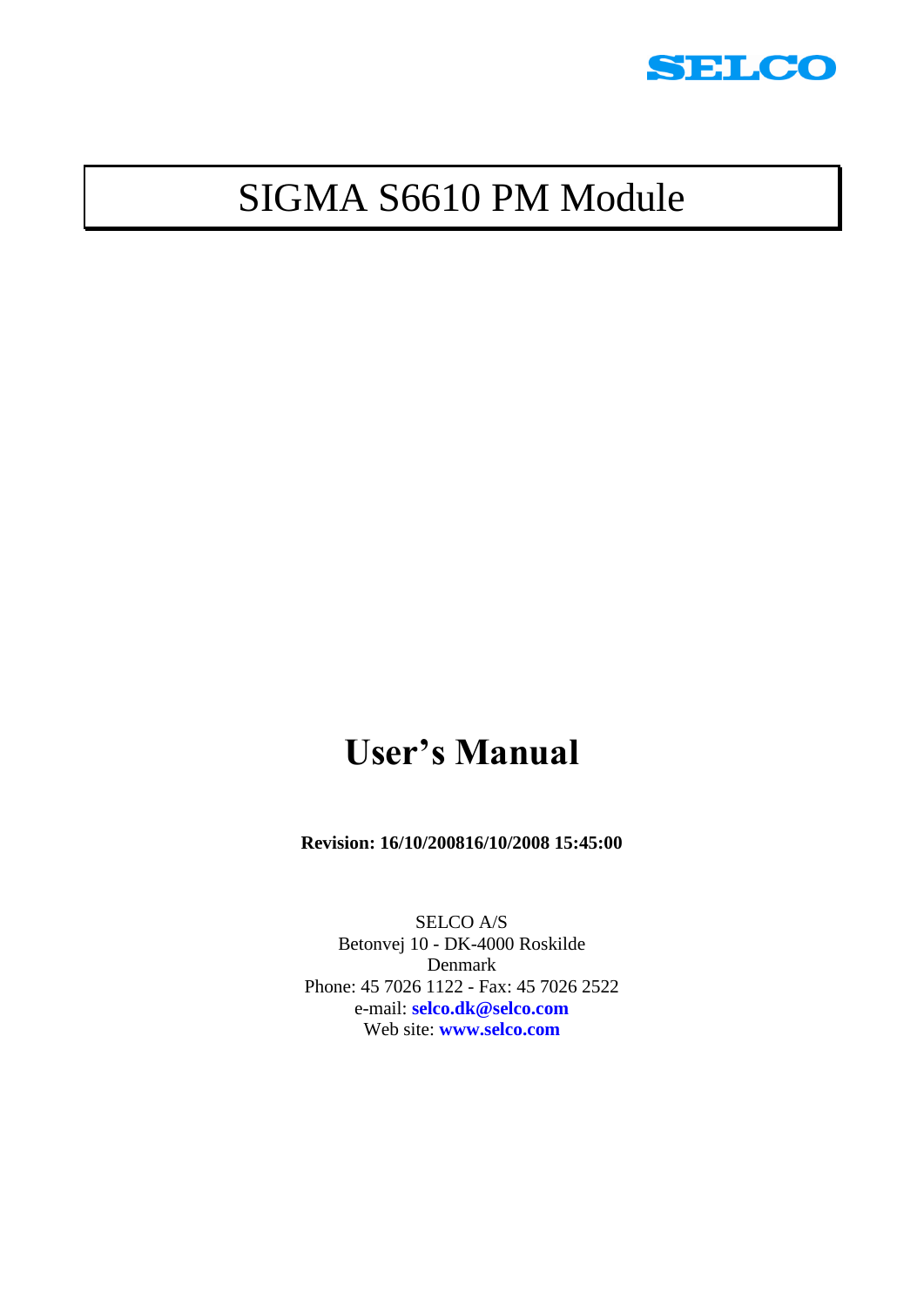| $\mathbf{1}$   |                | <u>Lavie VI Contents</u> |  |
|----------------|----------------|--------------------------|--|
|                | 1.1            |                          |  |
| $\overline{2}$ |                |                          |  |
| 3              |                |                          |  |
|                | 3.1            |                          |  |
|                | 3.2            |                          |  |
|                | 3.2.1          |                          |  |
|                | 3.2.2          |                          |  |
|                | 3.2.3<br>3.2.4 |                          |  |
|                | 3.3            |                          |  |
|                | 3.4            |                          |  |
|                | 3.5            |                          |  |
| $\overline{4}$ |                |                          |  |
|                | 4.1            |                          |  |
| 5              |                |                          |  |
| 6              |                |                          |  |
|                | 6.1            |                          |  |
|                | 6.1.1          |                          |  |
|                | 6.1.2          |                          |  |
|                | 6.2            |                          |  |
|                | 6.2.1          |                          |  |
|                | 6.2.2<br>6.2.3 |                          |  |
|                | 6.2.4          |                          |  |
|                | 6.2.5          |                          |  |
|                | 6.2.6<br>6.2.7 |                          |  |
|                | 6.3            |                          |  |
|                | 6.3.1          |                          |  |
|                | 6.4            |                          |  |
|                | 6.5            |                          |  |
|                | 6.6            |                          |  |
|                | 6.6.1          |                          |  |
|                |                |                          |  |
|                | 6.7            |                          |  |
|                | 6.8            |                          |  |
|                | 6.9            |                          |  |

#### Table of Contents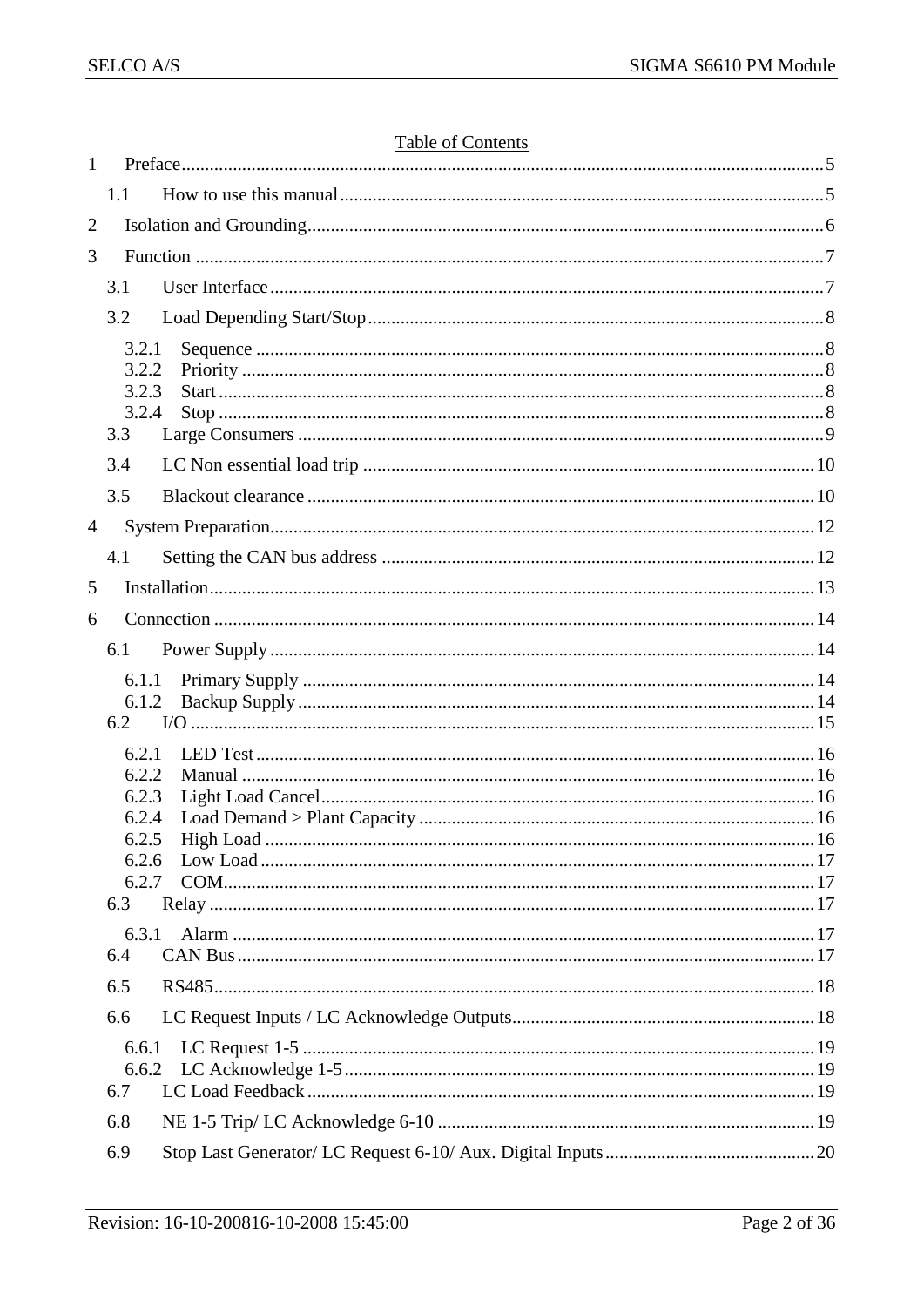|        | 6.10              |                                                                                       |  |
|--------|-------------------|---------------------------------------------------------------------------------------|--|
|        | 6.10.1            |                                                                                       |  |
| $\tau$ |                   |                                                                                       |  |
|        | 7.1               |                                                                                       |  |
|        | 7.2               |                                                                                       |  |
|        | 7.2.1             |                                                                                       |  |
|        | 7.2.2             |                                                                                       |  |
|        | 7.3               |                                                                                       |  |
|        | 7.3.1             |                                                                                       |  |
|        | 7.3.2             |                                                                                       |  |
|        | 7.4               |                                                                                       |  |
|        | 7.4.1             |                                                                                       |  |
|        | 7.4.2             |                                                                                       |  |
|        | 7.4.3<br>$6 - 10$ | Large Consumer triggered Non-Essential Load Trip/ Large Consumer Request inputs<br>24 |  |
|        | 7.5               |                                                                                       |  |
|        | 7.5.1             |                                                                                       |  |
|        | 7.6               |                                                                                       |  |
|        | 7.7               |                                                                                       |  |
|        | 7.8               |                                                                                       |  |
|        | 7.9               |                                                                                       |  |
|        | 7.10              |                                                                                       |  |
|        | 7.11              |                                                                                       |  |
|        | 7.12              |                                                                                       |  |
|        | 7.13              |                                                                                       |  |
| 8      |                   |                                                                                       |  |
|        | 8.1               |                                                                                       |  |
|        | 8.1.1             |                                                                                       |  |
|        | 8.1.2             |                                                                                       |  |
|        | 8.1.3             |                                                                                       |  |
|        | 8.1.4             |                                                                                       |  |
|        | 8.1.5             |                                                                                       |  |
|        | 8.1.6<br>8.1.7    |                                                                                       |  |
|        | 8.1.8             |                                                                                       |  |
|        | 8.1.9             |                                                                                       |  |
|        | 8.1.10            |                                                                                       |  |
|        | 8.1.11            |                                                                                       |  |
|        | 8.1.12            |                                                                                       |  |
|        | 8.1.13            |                                                                                       |  |
|        | 8.1.14            |                                                                                       |  |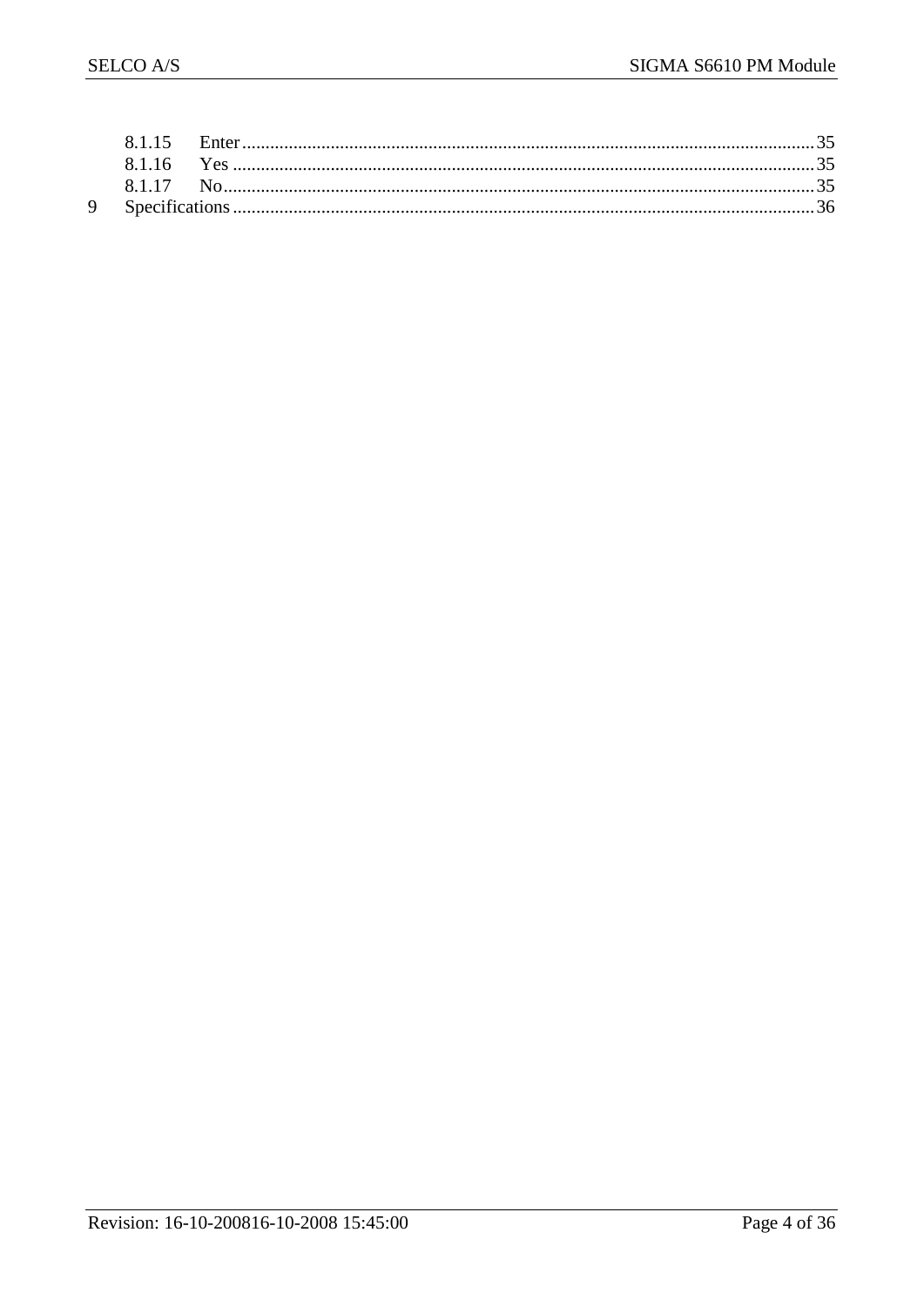### <span id="page-4-0"></span>**1 Preface**

The SELCO SIGMA S6610 PM module provides load depending start and stop of up to 16 generators. The S6610 module relies upon the measurements and calculations conducted by the SELCO SIGMA S6000 IO/P module, which provides integrated generator protection, basic I/O and data acquisition. Likewise, the S6610 also requires the SELCO SIGMA S6100 S/LS module to perform dead bus closure, auto-synchronization and active/reactive load sharing. The S6100 module is also used as a relay for the start and stop signals which control the engine.

#### <span id="page-4-1"></span>**1.1 How to use this manual**

Chapter 2 Function describes the functionality of the S6610 Power Manager Module. Check here for information which functions are included.

Chapter 3 System preparation explains how to set the CAN address.

Chapter 4 gives short information about mechanical assembly of the unit.

Chapter 5 Installation gives wiring advice. Here you can find an explanation about the function of each terminal and the signal reference for those terminals.

Chapter 6 explains the RS232 configuration of the module. It starts with an explanation of each command and finishes with an overview of all commands.

Chapter 7 is the operator manual for the module. It explains the display indications, LEDs and push buttons of the module.

Chapter 8 gives an overview of the specifications of the module.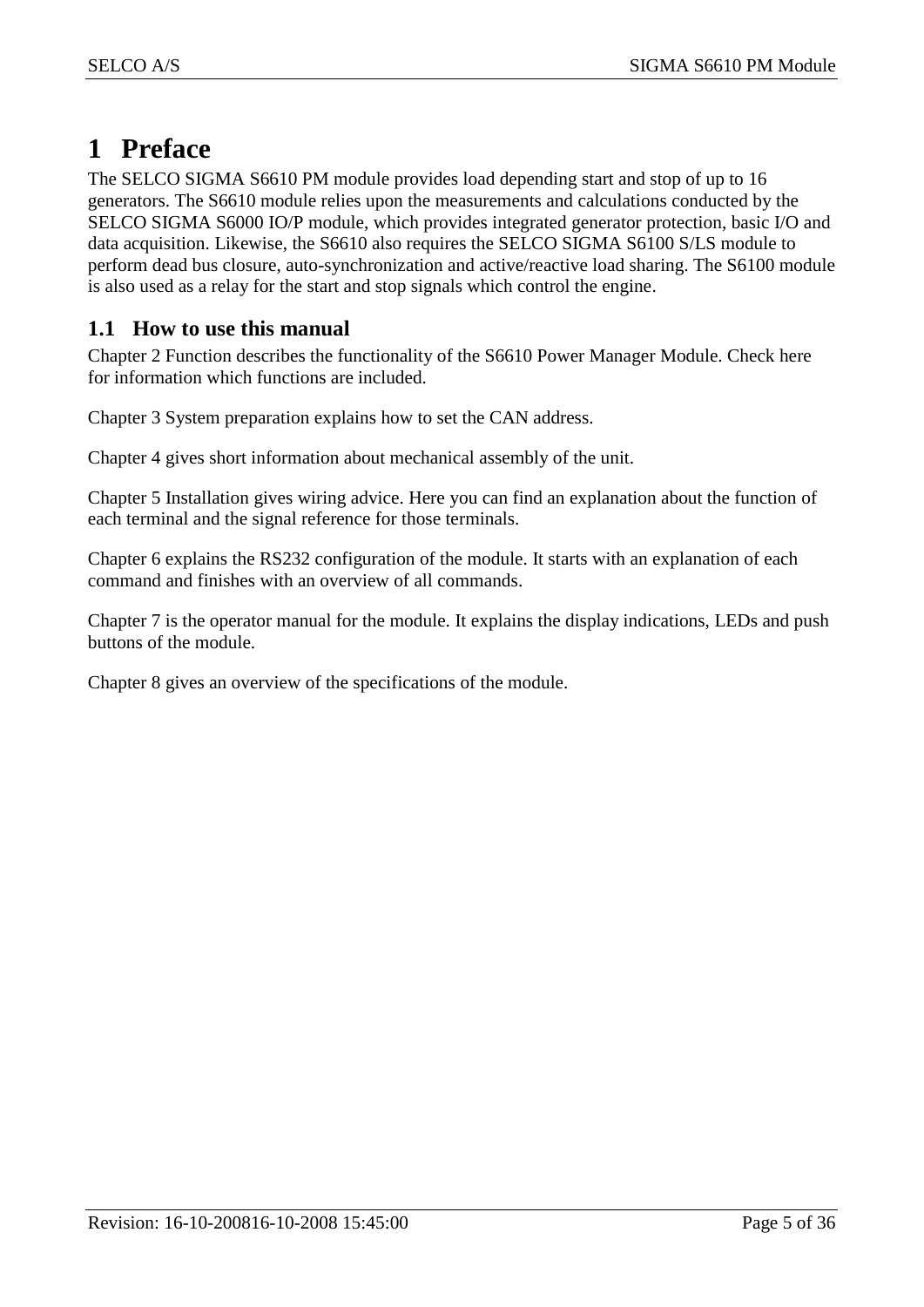### <span id="page-5-0"></span>**2 Isolation and Grounding**

In marine installations ground and common reference (COM) should not be connected together. In a ship installation the hull is the "ground". Connecting any of the COM connections on any of the modules within a SIGMA system to ground (hull) or switchboard chassis may cause instability within the system.

One, and only one, COM connection should to be made between SIGMA modules. This is preferably the COM connection of the CAN bus.

The Primary and Backup 24 VDC supplies are isolated from the remaining electronics of the module and therefore also from the common reference (COM). The negative poles of the 24 VDC supplies can be connected to the common reference (COM), provided that the either one, or both supplies serves as references for auxiliary relays driven by SIGMA open collector outputs. In this case the supplies negative poles should not be connected to ground (hull) or switchboard chassis.

As a general rule:

- 1. COM terminals should not be connected to ground (hull) or switchboard chassis.
- 2. Negative poles of the primary and back-up supplies should not be connected to ground (hull) or switchboard chassis.
- 3. Negative poles of the primary and back-up supplies and COM can be connected together, provided that the negative poles of the primary and back-up supplies are not connected to ground (hull) or switchboard chassis.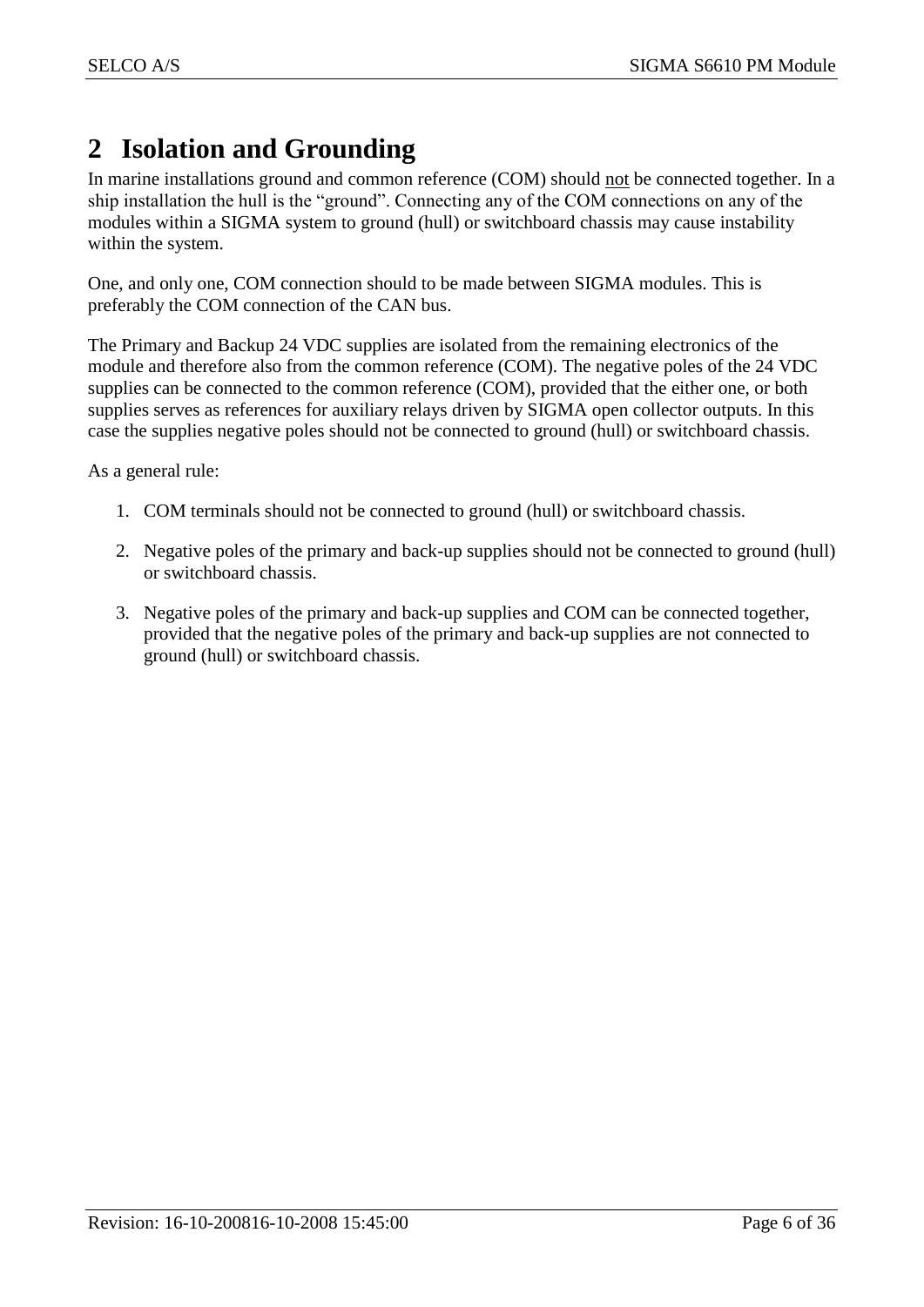### <span id="page-6-0"></span>**3 Function**

The S6610 module provides prioritised load depending start and stop of up to 16 parallel running generators. The S6610 module reads the load from each individual S6000 module through the CAN bus. The individual load measurements are used to determine the total load on the system. The S6610 module will issue a start signal to the next generator, provided that the total load exceeds a predefined start level (expressed in percent of the running capacity). Likewise, the S6610 module will issue a stop signal to a running generator if it determines that this would place the load level on the remaining running generators below the stop level. The start/stop sequence is programmable and the priority of each generator can be changed on the fly.

Additional features include on/off duty selection of individual generators, dismissal of failed generators, dismissal of manually control generators and pre-warning of large consumers with acknowledge feedback.

#### <span id="page-6-1"></span>**3.1 User Interface**

The structure and layout of the S6610 module configuration menu follows the standard set by the SIGMA UI module.



The S6610 module provides an easy accessible configuration option for setting and changing generator priorities on the fly. The relation between physical generator number and priority setup is shown in a clear and consistent way. Likewise the priority sequence is viewable without having to scroll or pan the contents of the display.

An S6500 module can be used to configure all parameters within the PM module, vice versa. Likewise the S6610 module can operate as a S6500 module and indicate information from all other modules including the S6610 module.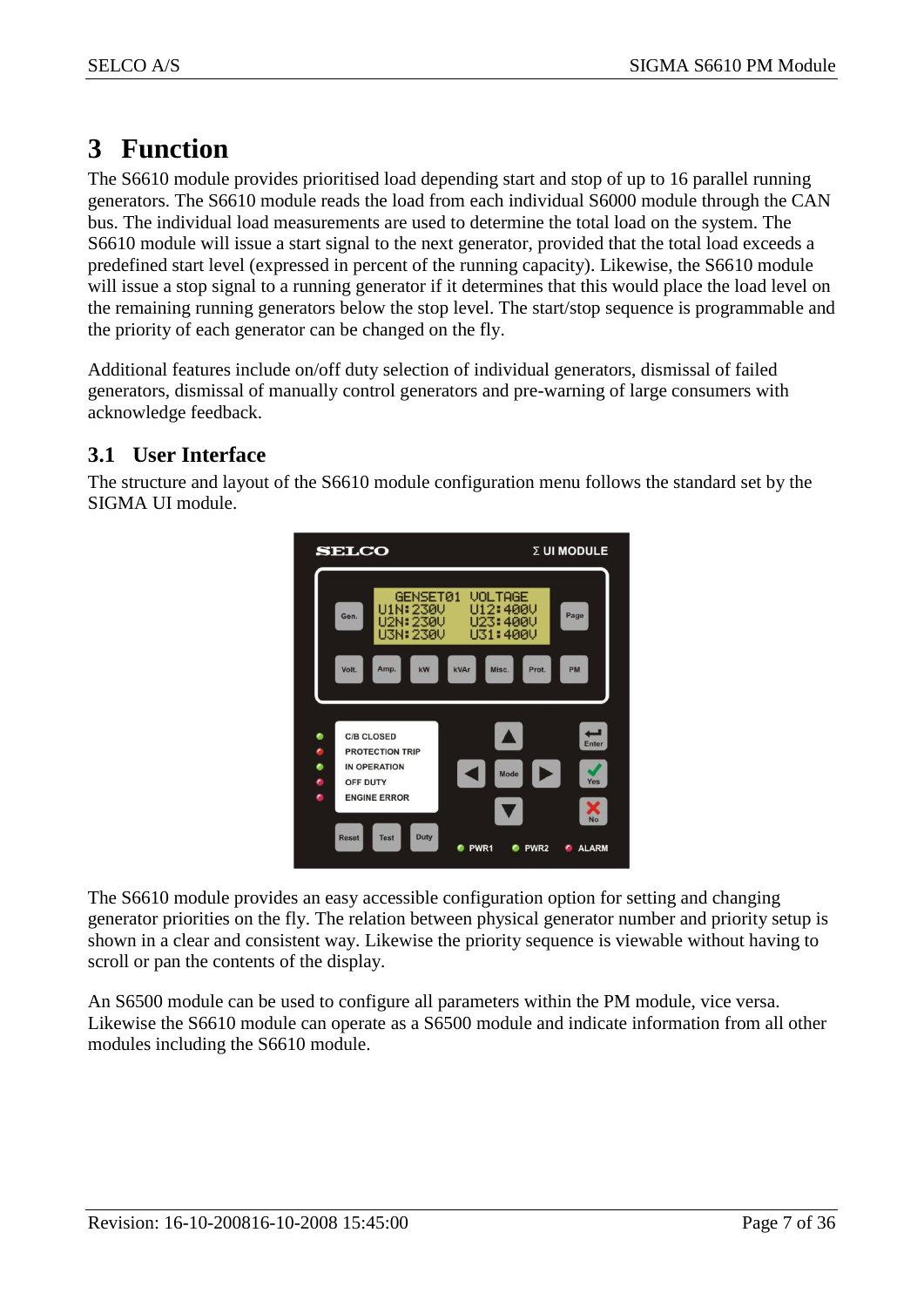#### <span id="page-7-0"></span>**3.2 Load Depending Start/Stop**

#### <span id="page-7-1"></span>3.2.1 **Sequence**

The sequence determines the start/stop algorithm, which is the principle of the start/stop procedure. The operator can choose from three different sequences.

- Linear: The linear sequence starts and stops the generators according to the assigned priority. The highest (numerical lowest) prioritised generator is the first to be started, then the second highest etc. The linear sequence stops the generators following the "last in first out" principle. The start/stop procedure for three generators can be described as 1-2-3, 3-2-1, 1-2-3.
- Cyclic: The cyclic sequence starts and stops the generators according the assigned priority. The highest (numerical lowest) prioritised generator is the first to be started, then the second highest etc. The cyclic sequence stops the generators following the "first in first out" principle. The start/stop procedure for three generators can be described as 1-2-3, 1-2-3 ,1-2-3.
- Duty Hour: The duty hour sequence does not start and stop the generators according to their preassigned priorities. The generator with the lowest number of running hours is the first one started, while the generator with the most running hours is the first to be stopped. The running hours are stored in the S6100 module of the individual generator.

#### <span id="page-7-2"></span>3.2.2 **Priority**

Each generator is assigned a unique priority. The default priority setup follows the generator number (CAN bus address). Priorities can be changed during operation causing new generators to be started before running generators are stopped.

The priority of the individual generator is stored in the S6100 module of that generator.

#### <span id="page-7-3"></span>3.2.3 **Start**

The conditions for starting the next generator in line (according to the sequence and priority setup) are determined by the start level and the start delay. The start level is expressed as a percentage of the on-line capacity. The start delay is initiated as soon as the total load exceeds the start level. However, the S6610 module will not signal the generator to start until the start level has been exceeded continuously for the duration defined by the start delay.

The on-line capacity is calculated from the generator max current parameters (in S6000 IO/P Module) of the generators running under control of the S6610 module multiplied with the rated cos phi parameter (in S6000 IO/P Module). The total load is calculated as the sum of the active loads on generators running under control of the S6610 module.

Generators that are failed, switched to manual or off duty will not be started automatically. These generators are simply disregarded in the start/stop algorithm.

#### <span id="page-7-4"></span>3.2.4 **Stop**

The conditions for stopping the last generator in line (according to the sequence and priority setup) are determined by the stop level and the stop delay. The stop level is expressed as a percentage of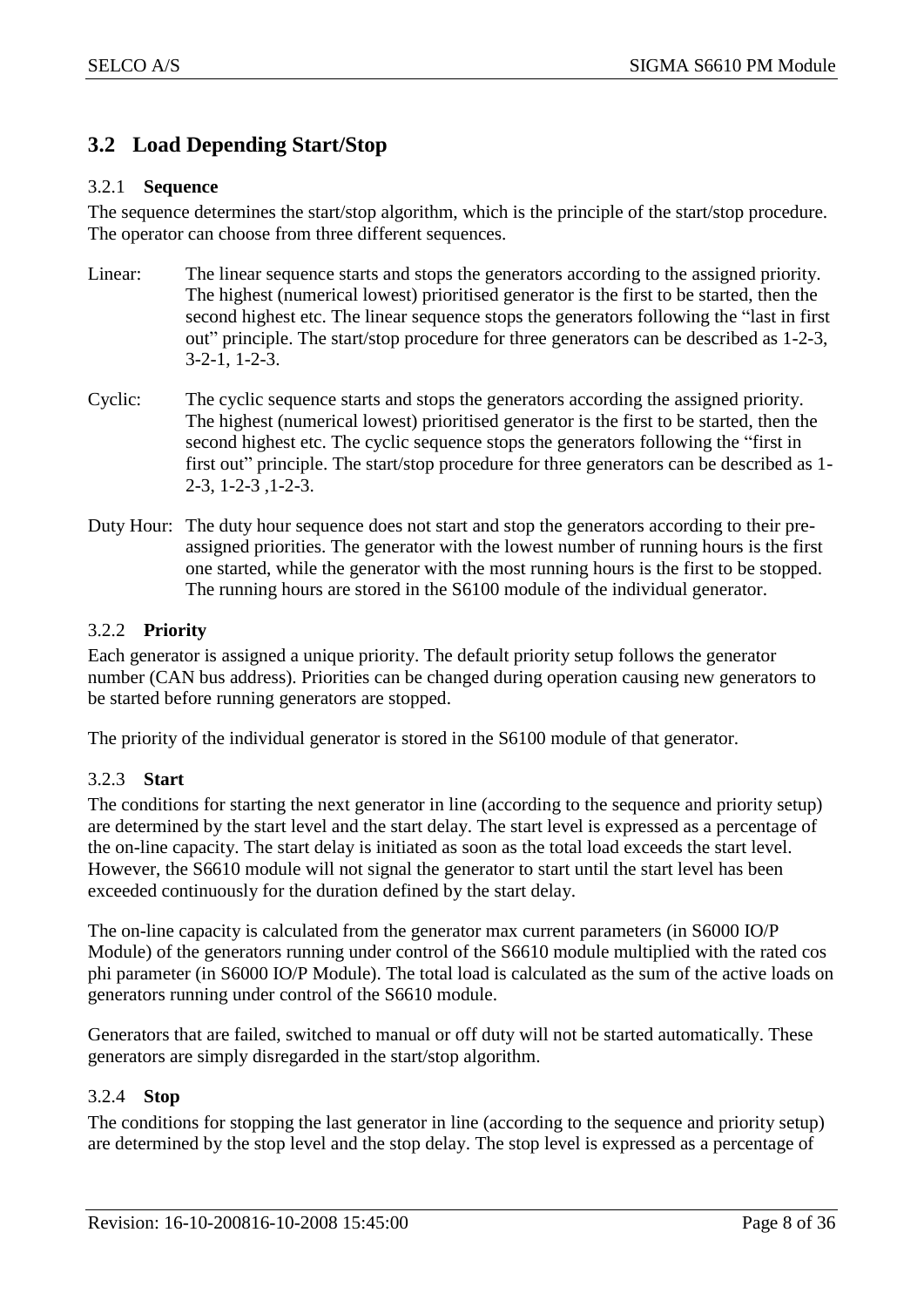the on-line capacity, minus the capacity of the generator which is about to be stopped. The stop delay is initiated as soon as the total load decreases below the stop level. However, the S6610 module will not signal the generator to stop until the stop level has been passed continuously for the duration defined by the stop delay.

The on-line capacity is calculated from the generator max current parameters (in S6000 IO/P Module) of generator running under control of the S6610 module multiplied with the rated cos phi parameter (in S6000 IO/P Module). The total load is calculated as the sum of the active loads on generators running under control of the S6610 module.

Generators that are failed or switched to manual will not be stopped automatically. These generators are simply disregarded in the start/stop algorithm.

#### <span id="page-8-0"></span>**3.3 Large Consumers**

The large consumer pre-warning system consists of 10 digital inputs, 10 digital outputs and five analogue (0-10 VDC) inputs. The digital inputs (LC REQ. INPUTS) can be used to pre-warn the connection of up to 10 large consumers. The digital outputs (LC ACK. OUTPUTS) provide the feed-back signal which indicates that the required reserve capacity has been established. The five analogue inputs (LC ANALOG INPUTS) are optionally used to provide a load feed-back signal from the respective large consumer load.

When a large consumer shall be used, the respective LC input (e.g. LC1) has to be connected by a switch to the COM terminal of the S6610.

The large consumer request signal must remain active as long as the Large Consumer shall be used.

After the LC request signal has been activated, S6610 will check if there is enough reserve capacity available.

If enough reserve capacity is available, the corresponding LC acknowledge output (this is an open collector output) will be activated.

If there is not enough reserve capacity available, the next available generator will be started.

Two conditions are required for an LC acknowledge output to energize (AND condition):

- LC request signal must be active
- Reserve capacity must be equal with or larger than the Large Consumer Request

In case more than one large consumer request is activated, the reserve capacity of these requests will be added to each other.

The large consumer request signal must remain activated as long as the large consumer should be used. This means that the power manager will continue to provide the reserve capacity required for this large consumer, even though the large consumer already is connected and running. As a result of this, more capacity could be established than actually required.

In order to avoid this excess capacity, the LC analogue inputs can be used (optional). This function is only available for the first 5 large consumers.

This function is of special interest when using large consumers with variable power consumptions.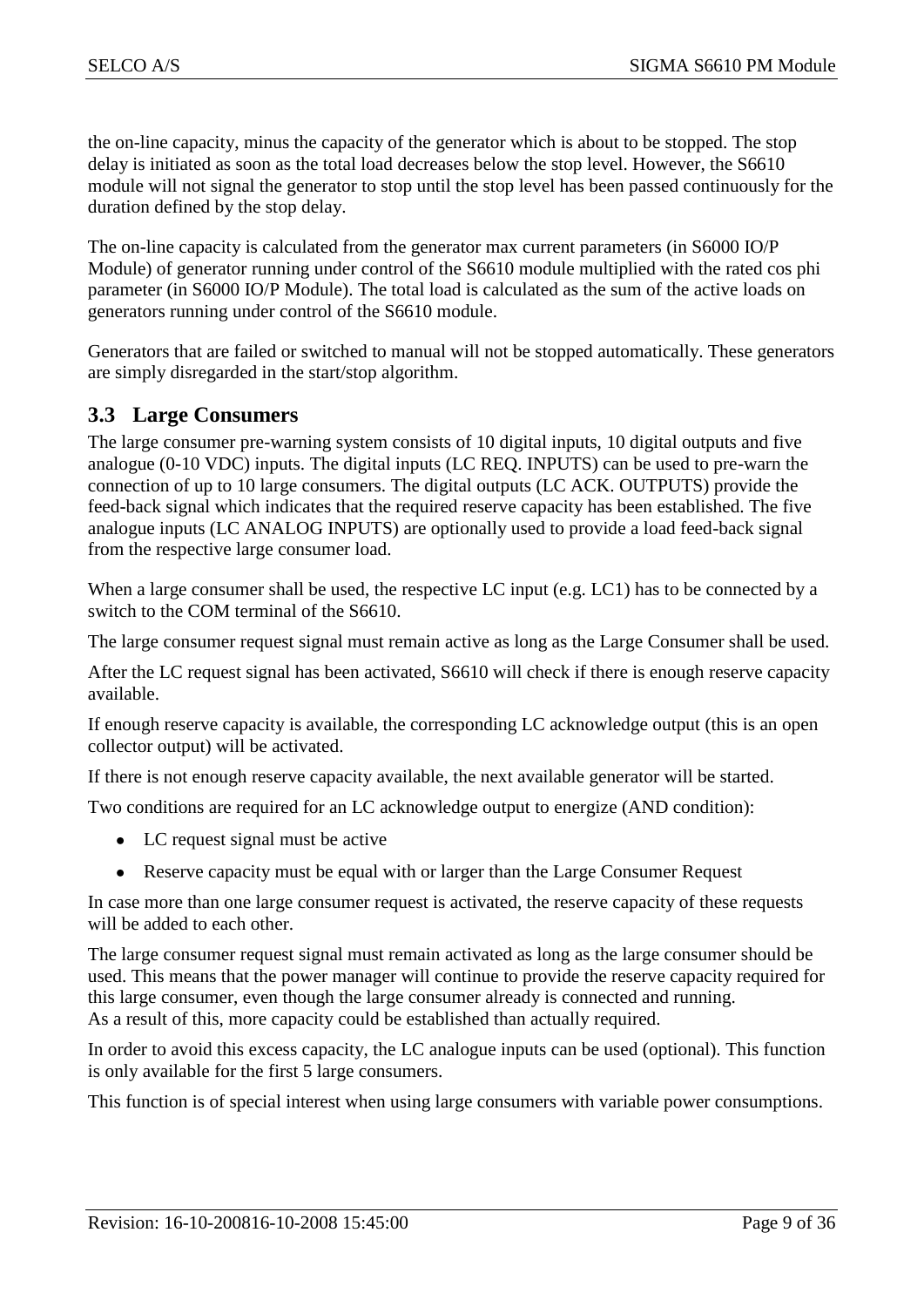The LC analogue inputs will provide feedback about how much of the plant capacity is actually used for the respective large consumer. This amount of load will be deducted from the large consumer request, thus ensuring that not more generators are being started than necessary.

Example:

- A large consumer request of 200kW is activated.  $\bullet$
- S6610 will start enough generators for establishing a reserve capacity of at least 200kW.  $\bullet$
- After a reserve capacity of 200kW is available, the respective LC acknowledge output will  $\bullet$ be activated and the large consumer can be used.
- If now the large consumer takes a load of 150kW the S6610 will deduct these 150kW of its  $\bullet$ 200kW LC request, as the large consumer can only take 50kW more. Thus start up of more generators than necessary can be avoided.

#### <span id="page-9-0"></span>**3.4 LC Non essential load trip**

The start current of electrical consumers is often much higher then their usual operational current. Therefore S6610 offers a function that gives the large consumers more capacity for their high start current by tripping the non essential loads.

There are outputs for 5 non essential loads. This function is optional and can be activated or deactivated for each large consumer and each non essential load.

When the large consumer acknowledge signal is activated, a pulse signal will trip the non essential load for 12 seconds. Each of these non essential load trips can be configured to trip after any of the large consumer requests has been activated.

Each of the non essential load trips can be configured for normally de-energized or normally energized operation. Default setting is normally de-energized operation.

The outputs for these functions are shared with the large consumer acknowledge outputs for the large consumers 6 – 10. This means that in case 10 large consumers are used, the non- essential load trip is not available.

#### <span id="page-9-1"></span>**3.5 Blackout clearance**

The Power Manager Module can close the breaker to a dead bus bar. For this functions the dead bus closure function must be activated in the S6100 Synchronizing and Load sharing module and the DB IN and DB Out terminals of the same module must be connected (see S6100 manual).

In case a generator fails, the S6610 Power Manager Module will start the next available generator for replacement. It is possible to program the Power Manager to stop the faulty generator (otherwise only the circuit breaker is tripped).

In case of a bus bar voltage or frequency failure, a generator can be started before the voltage or frequency monitoring function of the S6100 Synchronizing and Load sharing Module has tripped the breaker, thus keeping the blackout time shorter than if the replacement generator would be started after blackout. If this function is required it must be activated in the S6100 Module.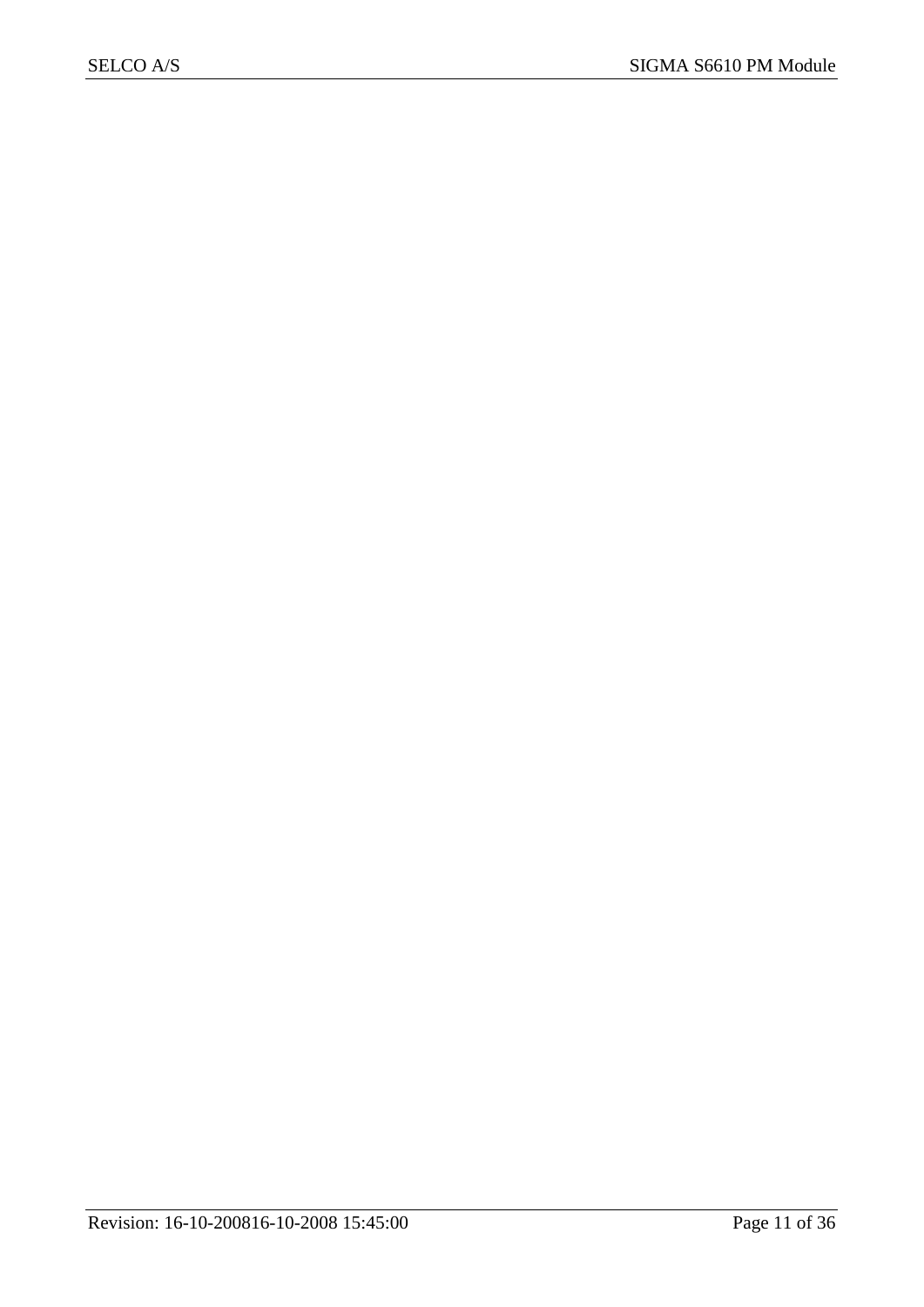### <span id="page-11-0"></span>**4 System Preparation**

#### <span id="page-11-1"></span>**4.1 Setting the CAN bus address**

The 4-point dip-switch located on rear side of the S6610 is used to set the CAN bus address of the module. The CAN bus address is set as a binary value by 4 ON/OFF switches. Valid CAN bus addresses are 1 to 15.

It is recommended that the CAN bus address of the S6610 is set to number one. Please note that there can be only one S6610 module within a system.

The binary system works on the principle described below.

- Switch 1 represents the decimal value 1
- Switch 2 represents the decimal value 2
- Switch 3 represents the decimal value 4
- Switch 4 represents the decimal value 8  $\bullet$

As an example, the address 1 is assigned by setting switch 1 to ON and the remaining switches to OFF.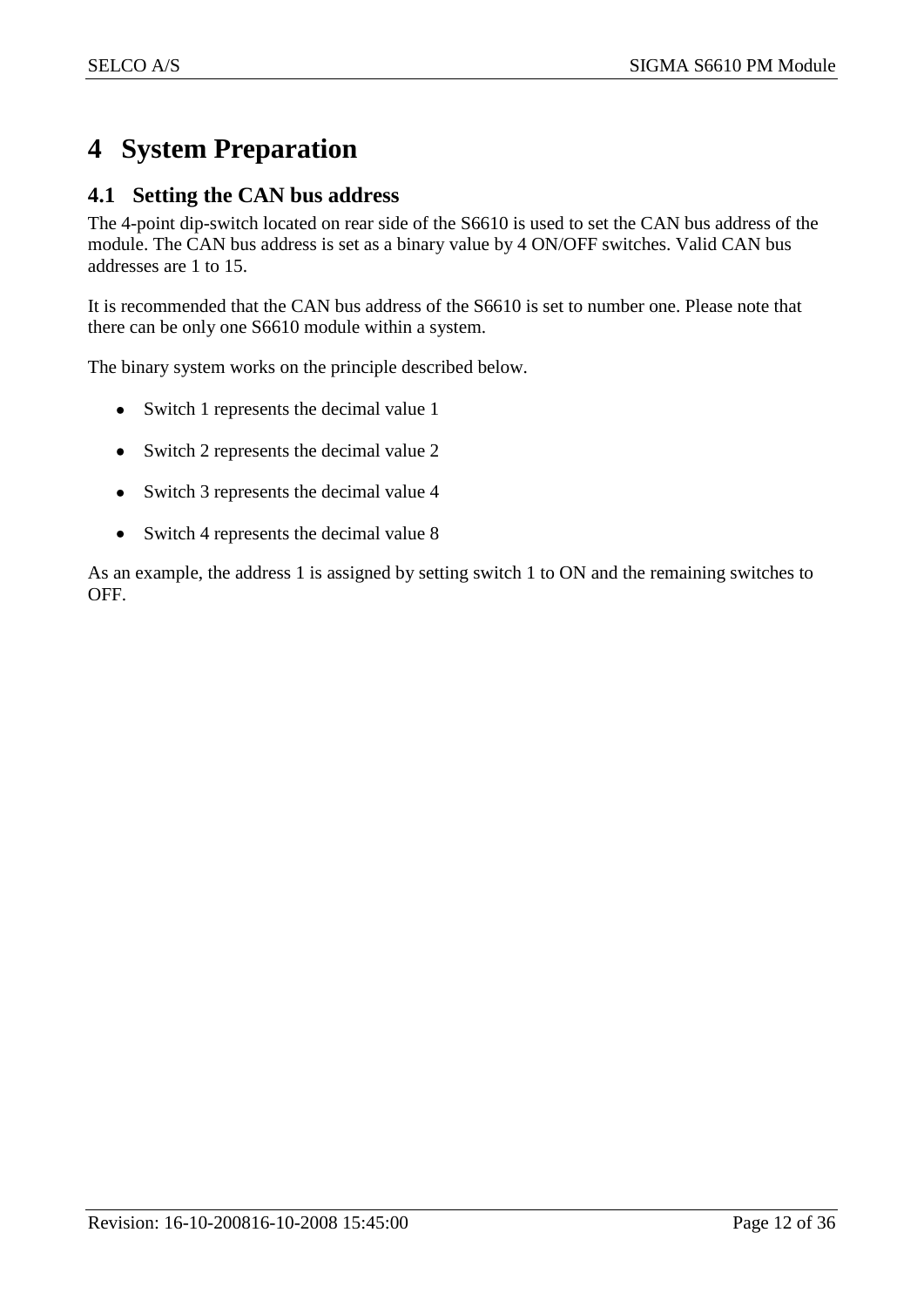### <span id="page-12-0"></span>**5 Installation**

The S6610 module is secured to a 138 x 138 mm. cut-out in the switchboard door using four screw clamps.

Please ensure that there is enough space around the module so that the plug-in terminals and RS232 connector can be removed and reinserted. The length of the cables should also allow for the easy removal and insertion of the plug-in terminals. Access to the dip-switches located at the lower right corner of the unit might also be necessary.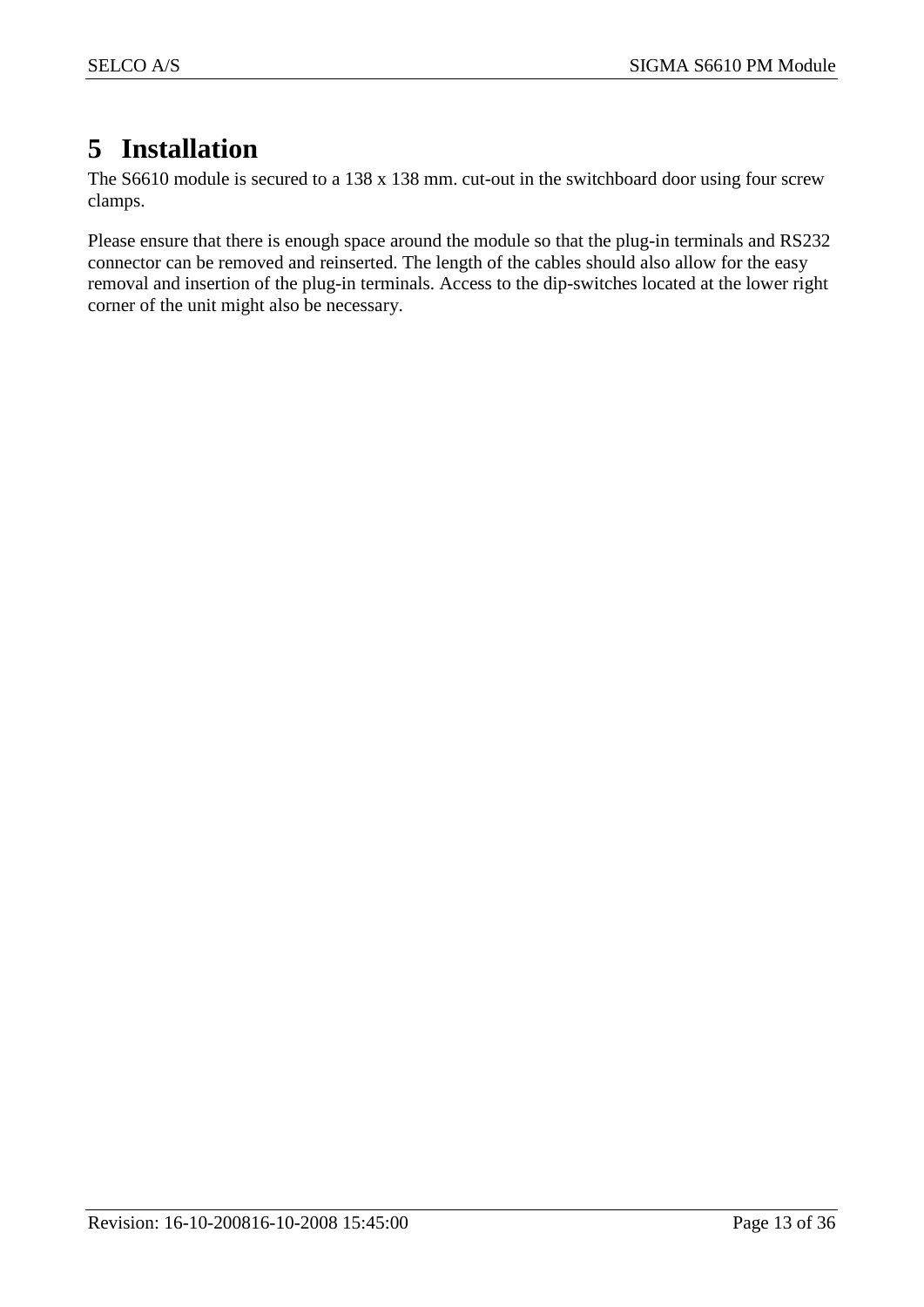### <span id="page-13-0"></span>**6 Connection**

The S6610 module is connected using plug-in terminals. The plug-in terminals provide safe and durable connection without sacrificing ease of installation and servicing.

Wires should be good quality with a reasonably low internal resistance. It is advisable to use colour coding, as this makes trouble shooting and servicing far easier.

Please ensure that all wires are stripped properly and that the screws of the plug-in terminal rest on the copper and not on the insulation. Insufficient wire stripping is a frequent cause for poor connections.

#### <span id="page-13-1"></span>**6.1 Power Supply**

The electronics of the S6610 module is powered by two individual supplies, the primary and the backup supply. Both the primary and the backup supply operate on a nominal voltage of +24 V DC.

The S6610 module is capable of operating on both or either one of the two supplies. However, an alarm will be raised if the backup supply fails.

The primary supply occupies terminal 1 and 2 of the *POWER SUPPLY* plug-in connectors, while the backup supply occupies terminal 3 and 4.

| <b>Terminal</b> | <b>Description</b>     | Signal     | <b>Connection</b>                          |
|-----------------|------------------------|------------|--------------------------------------------|
|                 | PRIMARY SUPPLY +       | $+24$ V DC | <b>Positive terminal of primary supply</b> |
|                 | PRIMARY SUPPLY -       | $-24$ V DC | Negative terminal of primary supply        |
|                 | $BACKUP$ SUPPLY +      | $+24$ V DC | <b>Positive terminal of backup supply</b>  |
|                 | <b>BACKUP SUPPLY -</b> | $-24$ V DC | Negative terminal of backup supply         |

The primary and backup supplies are isolated from each other and from the remaining electronics of the module. This means that the supply reference terminals (terminal 2 and 4) have no connection to the modules COM terminals.

The primary and backup supplies are designed to cope with relatively large voltage fluctuations, as required by the marine classification societies. However, please note that some marine classification societies require that the S6610 module is powered by the generators voltage. This is easily done through adding an auxiliary +24 V DC supply powered by the generator voltage. Please make sure that the auxiliary supply is able to cope with the power demand.

#### <span id="page-13-2"></span>6.1.1 **Primary Supply**

The switchboard +24 V DC power supply system is typically used as the source of the primary supply.

The front folio Primary Supply LED illuminates with a steady green light to indicate that the supply voltage is OK and within the limits of safe operation. A failure of the primary supply will cause the Primary Supply LED to turn off (after a brief delay).

#### <span id="page-13-3"></span>6.1.2 **Backup Supply**

The engine starter battery or the switchboard  $+24$  V DC backup power supply system is typically used as the source of the backup supply.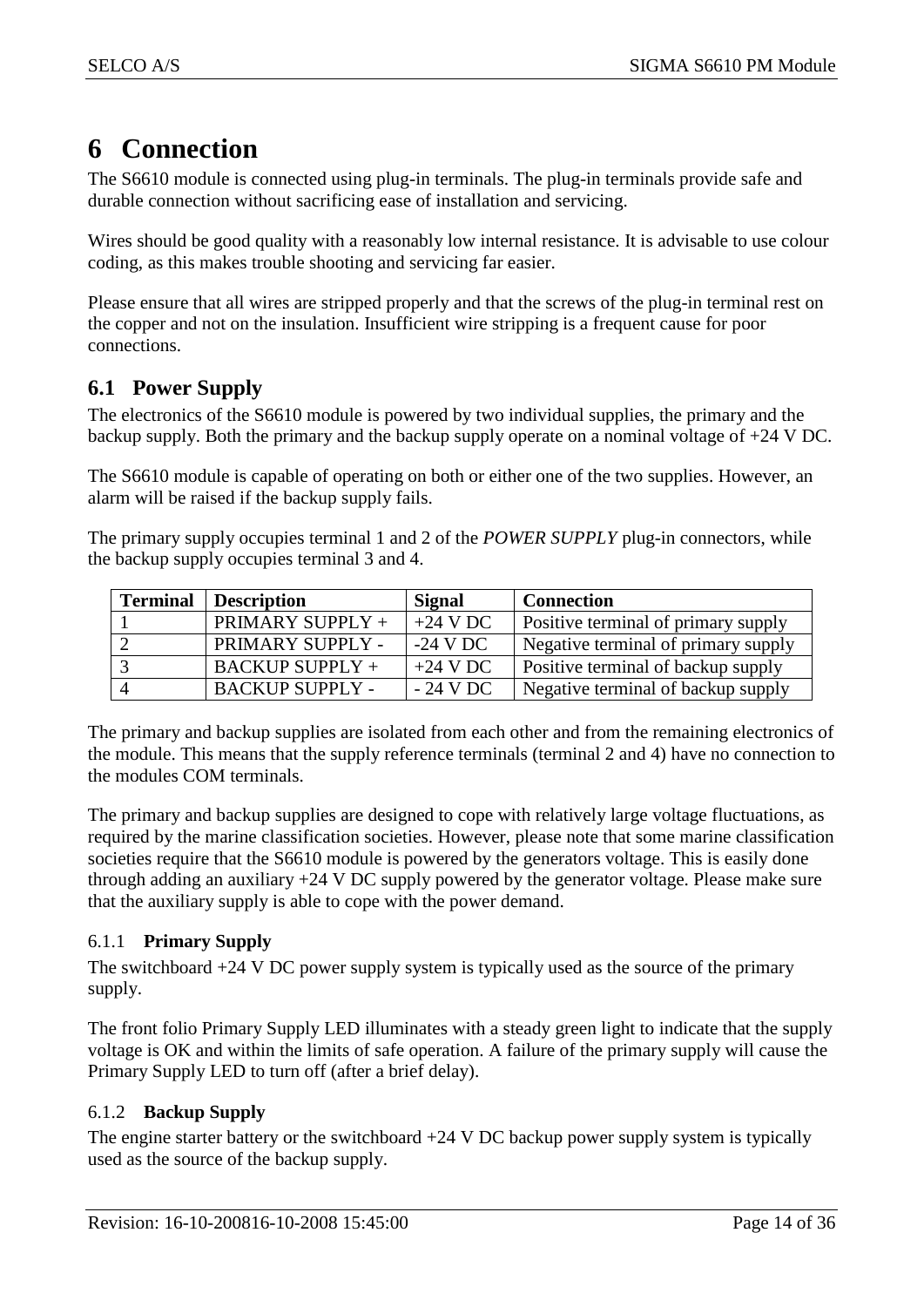The front folio Backup Supply LED illuminates with a steady green light to indicate that the supply voltage is OK and within the limits of safe operation. A failure of the backup supply will cause the Backup Supply LED to turn off (after a brief delay) and the ALARM relay to de-energize.

### <span id="page-14-0"></span>**6.2 I/O**

The *I/O* plug-in connector houses a number of digital inputs and outputs. The digital inputs work with negative reference, meaning the inputs are considered active when at COM level and inactive when left open (disconnected). Open collector outputs are typically provided for external indication. An open collector output works as an electronic contact to COM.

**Please note that the COM terminals are isolated from the power supplies. Therefore it is necessary to connect the minus of the power supply that supplies the equipment that is to be used with the open collector output, with one of the COM terminals of the SIGMA module.**

**Example:** In case a relay is to be activated by an open collector output, the minus of the power supply of this relay must be connected with one of the COM terminals of the SIGMA Module. This power supply must be 24V DC.



PM MODULE S6610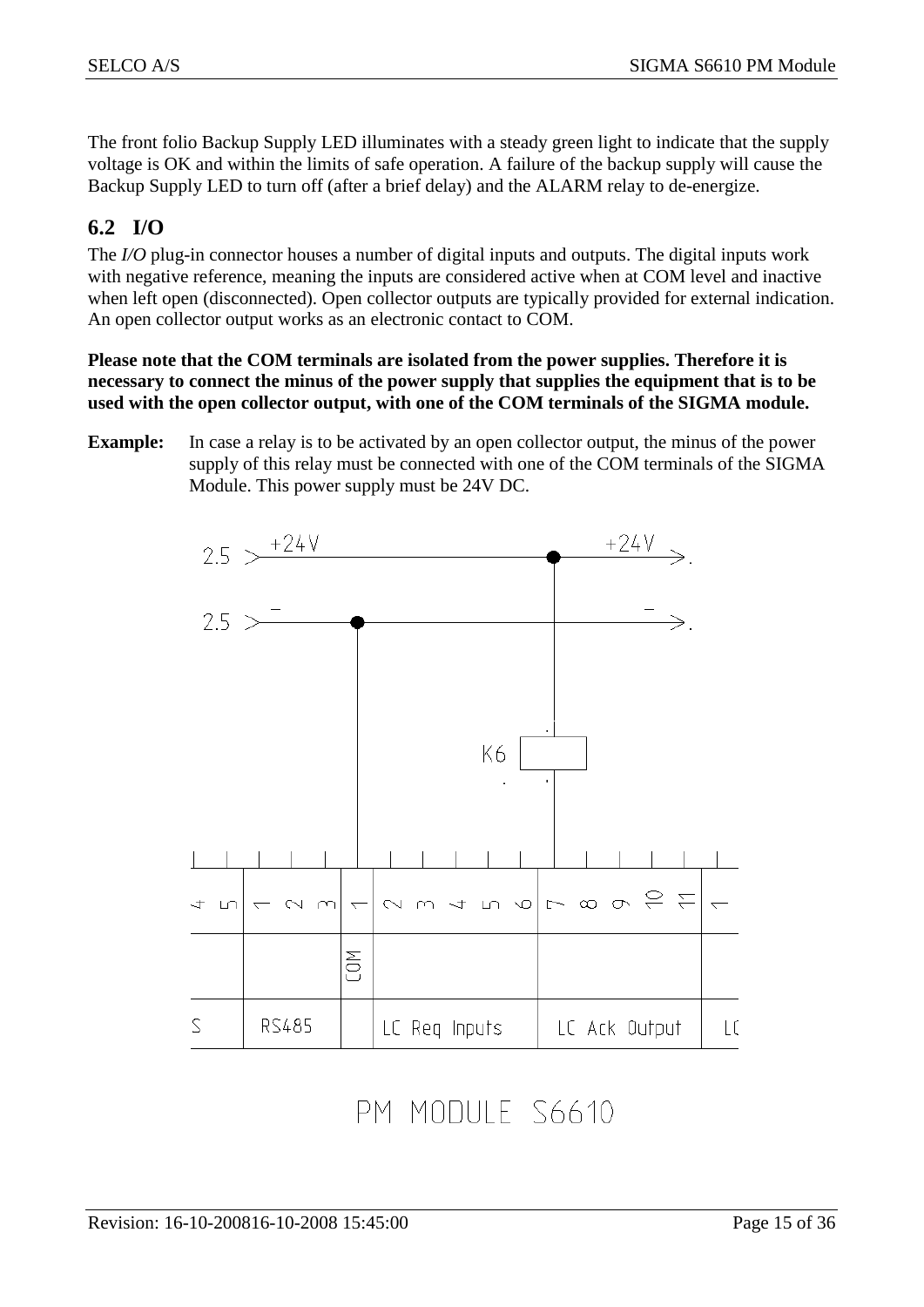| <b>Terminal</b> | <b>Description</b>           | <b>Signal</b>     | <b>Connection</b>          |
|-----------------|------------------------------|-------------------|----------------------------|
| 1               | <b>LED TEST</b>              | NO contact to COM | External switch, output or |
|                 |                              |                   | relay                      |
| $\overline{2}$  | <b>MANUAL</b>                | NO contact to COM | External switch, output or |
|                 |                              |                   | relay                      |
| 3               | <b>Light Load Cancel</b>     | NO contact to COM | External switch, output or |
|                 |                              |                   | relay                      |
| $\overline{4}$  | Not used                     | Open Collector    |                            |
|                 |                              | Output            |                            |
| 5               | Not used                     | Open Collector    |                            |
|                 |                              | Output            |                            |
| 6               | Load demand > Plant Capacity | Open Collector    | Output for indication      |
|                 |                              | Output            |                            |
| $\overline{7}$  | <b>High Load</b>             | Open Collector    | Output for indication      |
|                 |                              | Output            |                            |
| 8               | Low Load-                    | Open Collector    | Output for indication      |
|                 |                              | Output            |                            |
| 9               | Not used                     |                   |                            |
| 10              | <b>COM</b>                   | Common reference  | External reference         |

#### <span id="page-15-0"></span>6.2.1 **LED Test**

The LED Test input is used to perform a remotely triggered test of the front folio LEDs. The LED test is active while at COM level.

#### <span id="page-15-1"></span>6.2.2 **Manual**

The Manual input is used to switch the S6610 module into manual operation. The signal is active while at COM level

With S6610 in manual mode, S6610 will not perform any automatic start or stop, regardless of load or black-out situation. It can be understood as a "no generator start, no generator stop" mode. This input only sets the S6610 into manual mode. Automatic synchronizing and loadsharing can still be active.

#### <span id="page-15-2"></span>6.2.3 **Light Load Cancel**

In this mode automatic start of generators is still possible, however no generator will be stopped by the Power Manager anymore. Load depending stop is inactive. It can be understood as a "No generator stop" mode. It is mainly used under maneuvering

#### <span id="page-15-3"></span>6.2.4 **Load Demand > Plant Capacity**

This is the output for the Load Demand > Plant capacity alarm. It activates in case the load demand of the installation increases above the sum of the capacities of all generators that are in Auto Mode and available for automatic load sharing.

#### <span id="page-15-4"></span>6.2.5 **High Load**

This is an open collector output for indication that the plant load demand is higher than the start level for the next generator. It will be activated as soon as the plant load demand (plant load + large consumer request) increases above the start level for the next generator, thus indicating that the start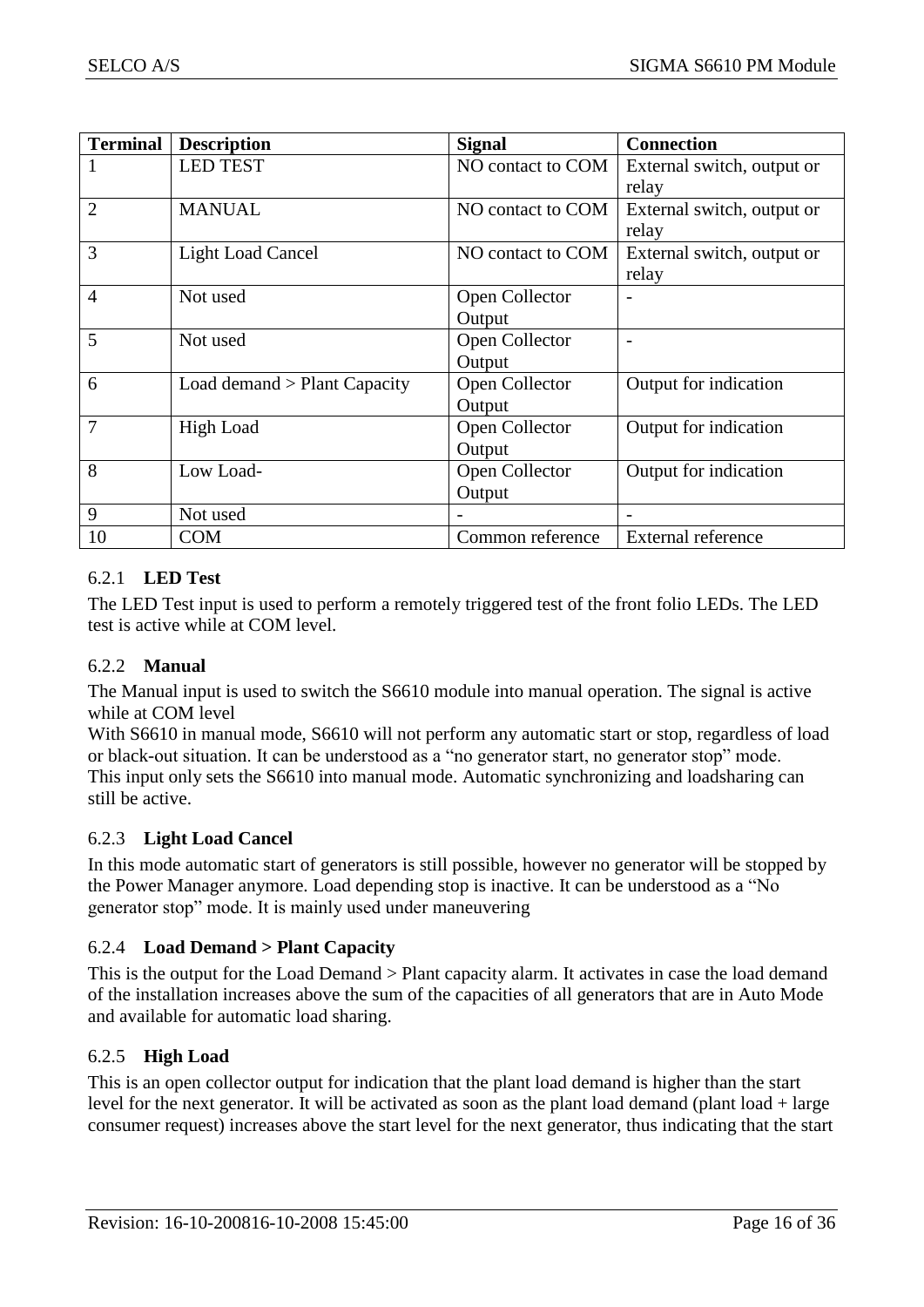delay time has started. If the load demand remains above the start level during the entire start delay, the next generator will be started.

#### <span id="page-16-0"></span>6.2.6 **Low Load**

This is an open collector output for indication that the plant load demand (plant load  $+$  large consumer request) is lower than the stop level for the next generator. It will be activated as soon as the plant load demand decreases below the stop level for the next generator, thus indicating that the stop delay time has started. If the load demand remains below the stop level during the entire stop delay, the next generator will be stopped.

#### <span id="page-16-1"></span>6.2.7 **COM**

The COM terminal is the common reference of the S6610 module. The various digital inputs and the open collector outputs use the COM terminal as reference.

#### <span id="page-16-2"></span>**6.3 Relay**

The relay plug-in connector includes the contacts of the ALARM relay that will de-energize on system faults.

| <b>Terminal</b> Description | Signal                      | <b>Connection</b>   |
|-----------------------------|-----------------------------|---------------------|
| ALARM 1                     | Relay de-energized position | <b>ALARM</b> signal |
| ALARM 2                     | Relay contact               | Signal source       |
| ALARM <sub>3</sub>          | Relay energized position    | All OK signal       |

#### <span id="page-16-3"></span>6.3.1 **Alarm**

The ALARM relay includes a relay change over contact. The alarm relay can only operate as a normally energized relay. This is to ensure that the ALARM relay will trip in case both supplies fail.

#### <span id="page-16-4"></span>**6.4 CAN Bus**

The CAN bus is the backbone of the SIGMA system. The CAN bus carries all the measured and calculated parameters between the modules.

| <b>Terminal</b> | <b>Description</b> | <b>Signal</b>    | <b>Connection</b>            |
|-----------------|--------------------|------------------|------------------------------|
|                 | COM                | Common reference | Reference of the CAN bus     |
|                 | <b>CANL</b>        | CAN Lo (data)    | CAN Lo signal of the CAN bus |
|                 |                    |                  |                              |
|                 | <b>CANH</b>        | CAN Hi (data)    | CAN Hi signal of the CAN bus |
|                 |                    |                  |                              |

Terminals 3 and 5 are not used.

The CAN L, CAN H and COM Wire start at one end of the total network, a termination resistor of 124 Ohm is connected between CAN L and CAN H, preferably directly on the CAN bus plug-in connector. The cable is connected from SIGMA module to SIGMA module, without T connections. On the other end of the cable again a 124 Ohm terminator resistor is connected between the CAN lines. The reference COM must be interconnected between all modules and the cable should be shielded. The shield must only be connected to chassis/ground at one end.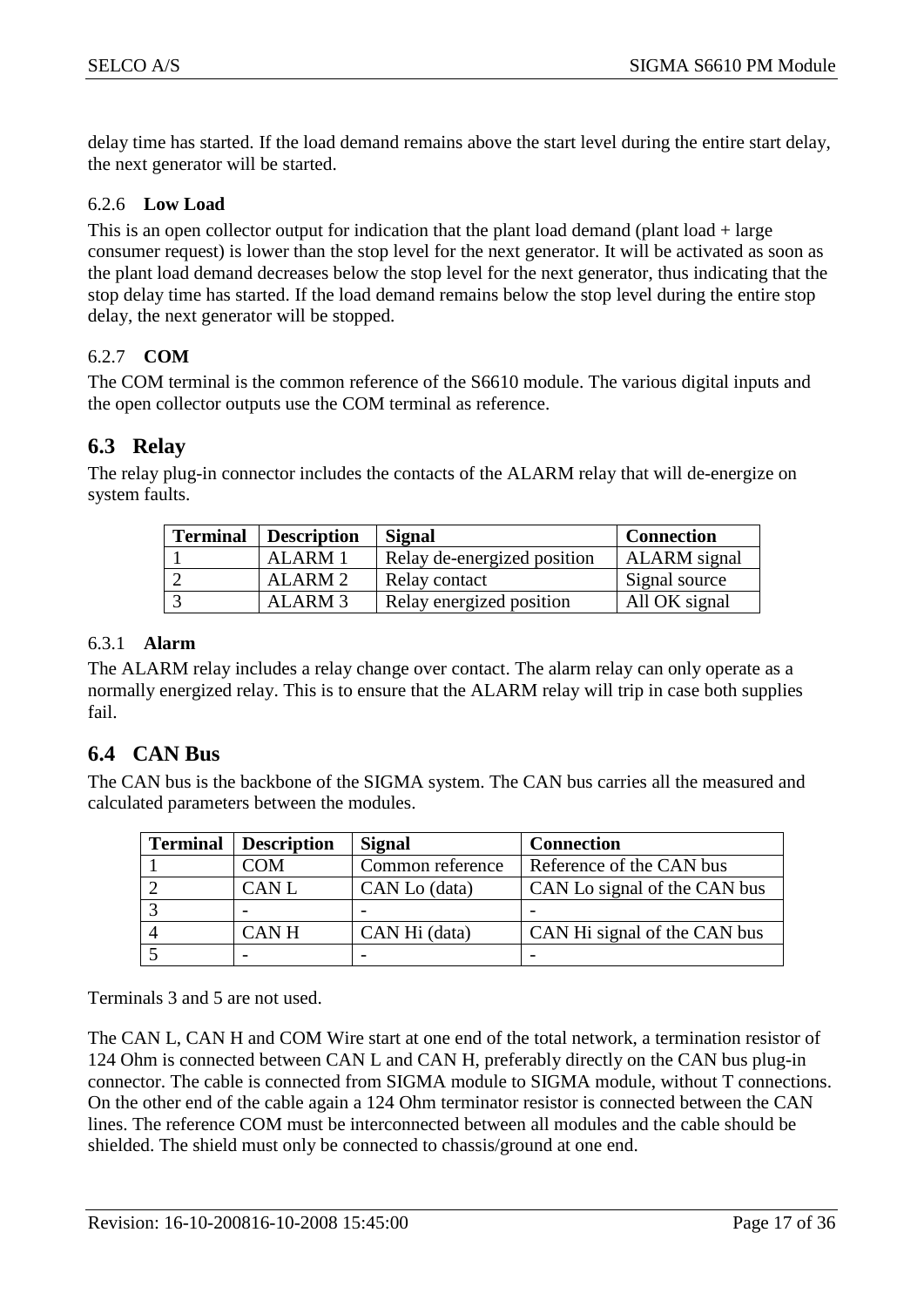The maximum cable length is 40 meters. The cable type should be  $0.25 - 0.34$  mm<sup>2</sup> (AWG23/AWG22).

#### **Wires for CAN Lo and CAN Hi must be twisted (twisted-pair).**

Every SIGMA module of the installation must be connected to the same CAN bus network. Third party CAN nodes must not be connected to the SIGMA CAN bus.

#### <span id="page-17-0"></span>**6.5 RS485**

The S6610 module includes an isolated RS485 interface.

| <b>Terminal</b> | Description | <b>Signal</b>        | <b>Connection</b>          |
|-----------------|-------------|----------------------|----------------------------|
|                 | <b>REF</b>  | Reference (isolated) | Reference of the RS485 bus |
|                 |             | <b>RS485 A</b>       | A signal of the RS485 bus  |
|                 |             | <b>RS485 B</b>       | B signal of the RS485 bus  |

It is important to note that the RS485 reference is isolated from the common COM of the module.

The 3-wire RS485 bus is connected from module to module.

A termination resistor of 150 ohm must be connected between terminal 2 and 3 at each end of the RS485 bus, preferably directly on the RS485 bus plug-in connector of the first RS485 slave and on the master.

The maximum cable length is 1000 meters. The cable type should be  $0.25 - 0.34$  mm<sup>2</sup> (AWG23/AWG22).

**Wires for RS 485 A and B must be twisted (twisted-pair).**

#### <span id="page-17-1"></span>**6.6 LC Request Inputs / LC Acknowledge Outputs**

There are five inputs and five outputs in the LC REQ. INPUTS / LC ACK. OUTPUTS terminal block. The terminal block also includes a COM terminal that serves as a common reference for the inputs and outputs of the terminal block.

| <b>Terminal</b> | <b>Description</b> | <b>Signal</b>         | <b>Connection</b>                   |
|-----------------|--------------------|-----------------------|-------------------------------------|
|                 | <b>COM</b>         | Common reference      | Ref. for the LC inputs $\&$ outputs |
| 2               | LC REQUEST 1       | NO contact to COM     | External switch, output or relay    |
| 3               | LC REQUEST 2       | NO contact to COM     | External switch, output or relay    |
| $\overline{A}$  | LC REQUEST 3       | NO contact to COM     | External switch, output or relay    |
|                 | LC REQUEST 4       | NO contact to COM     | External switch, output or relay    |
| 6               | LC REQUEST 5       | NO contact to COM     | External switch, output or relay    |
|                 | LC ACKNOWLEDGE 1   | Open collector output | External input                      |
| 8               | LC ACKNOWLEDGE 2   | Open collector output | External input                      |
| 9               | LC ACKNOWLEDGE 3   | Open collector output | External input                      |
| 10              | LC ACKNOWLEDGE 4   | Open collector output | External input                      |
| 11              | LC ACKNOWLEDGE 5   | Open collector output | External input                      |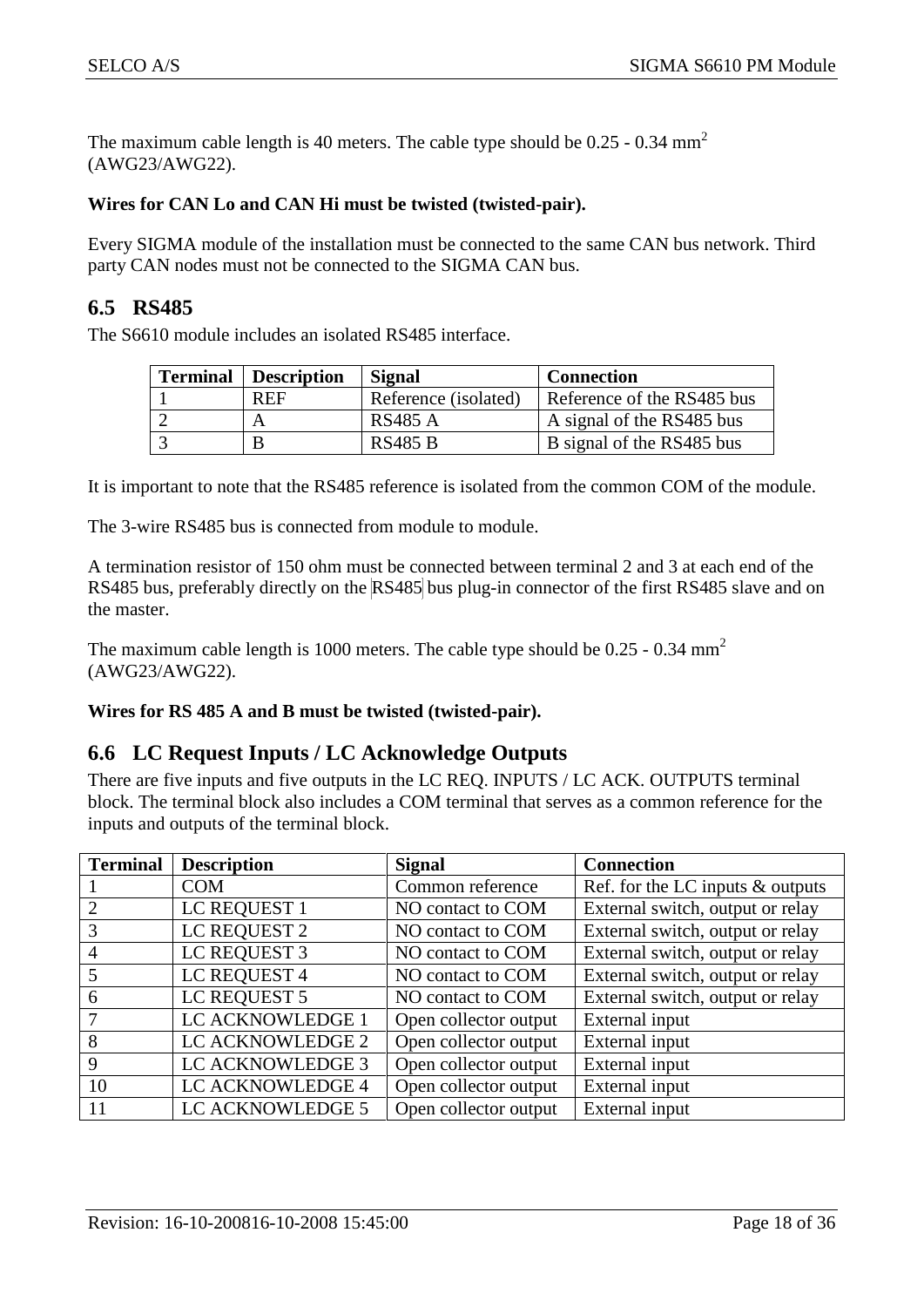#### 6.6.1 **LC Request 1-5**

<span id="page-18-0"></span>The five LC REQUEST inputs are used for pre-warning of up to five different large consumers. An LC REQUEST input is considered active while at COM level.

After activation of large consumer request, S6610 will compare if the current reserve capacity of the installation is enough to supply the large consumer requested. If not, it will try to start additional generators to match this capacity requirement. For LC request 6-10 see .

#### <span id="page-18-1"></span>6.6.2 **LC Acknowledge 1-5**

The five LC ACKNOWLEDGE open collector outputs provide feed-back signals to indicate that the requested reserve capacity has been established. An LC ACKNOWLEDGE output will be at COM level when it is active.

#### <span id="page-18-2"></span>**6.7 LC Load Feedback**

The use of the five large consumer load feedback inputs is optional.

The signals to the large consumer analogue input must come from a 0-10 VDC watt-converter connected directly on the respective large consumer load.

| <b>Terminal</b> Description | <b>Signal</b>    | <b>Connection</b>                |
|-----------------------------|------------------|----------------------------------|
| <b>COM</b>                  | Common reference | Reference of the watt-converters |
| LC LOAD FEEDBACK 1          | DC voltage       | External watt-converter on LC 1  |
| LC LOAD FEEDBACK 2          | DC voltage       | External watt-converter on LC 2  |
| LC LOAD FEEDBACK 3          | DC voltage       | External watt-converter on LC 3  |
| LC LOAD FEEDBACK 4          | DC voltage       | External watt-converter on LC 4  |
| LC LOAD FEEDBACK 5          | DC voltage       | External watt-converter on LC 5  |

#### <span id="page-18-3"></span>**6.8 NE 1-5 Trip/ LC Acknowledge 6-10**

Five digital outputs are provided to trip non-essential loads or to release the Large Consumers 6 -10. Only one of those functions can be activated for each output (see under configuration). The digital outputs are open collector outputs that operate with reference to COM.

| <b>Terminal</b> | <b>Description</b>    | <b>Signal</b>         | <b>Connection</b> |
|-----------------|-----------------------|-----------------------|-------------------|
|                 | NE 1 TRIP/            | Open collector output | External input    |
|                 | LC Acknowledge 6      |                       |                   |
|                 | NE 2 TRIP/            | Open collector output | External input    |
|                 | LC Acknowledge 7      |                       |                   |
| $\mathcal{R}$   | NE 3 TRIP/            | Open collector output | External input    |
|                 | LC Acknowledge 8      |                       |                   |
|                 | NE <sub>4</sub> TRIP/ | Open collector output | External input    |
|                 | LC Acknowledge 9      |                       |                   |
|                 | NE 5 TRIP/            | Open collector output | External input    |
|                 | LC Acknowledge 10     |                       |                   |
| 6               | COM                   | Common reference      | Reference         |

The digital outputs are at COM level when active. These No-nessential load trips are not depending on the load situation of the generators, but on the large consumer request function (see )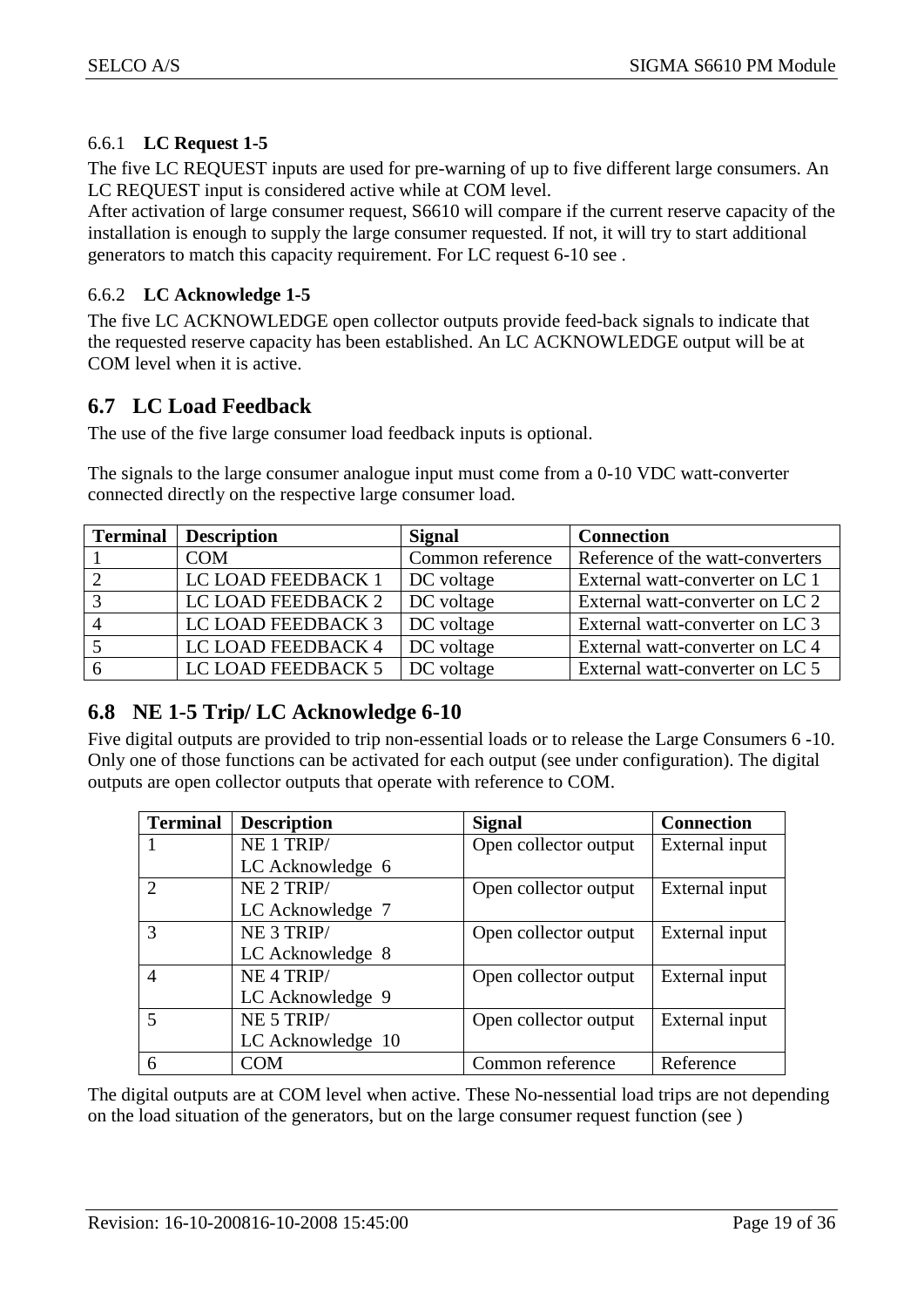### <span id="page-19-0"></span>**6.9 Stop Last Generator/ LC Request 6-10/ Aux. Digital Inputs**

Five digital inputs are provided. The digital inputs operate with reference to COM.

| <b>Terminal</b> | <b>Description</b>         | <b>Signal</b>     | <b>Connection</b>                |
|-----------------|----------------------------|-------------------|----------------------------------|
|                 | <b>Stop Last Generator</b> | NO contact to COM | External switch, output or relay |
|                 | LC Request 6               | NO contact to COM | External switch, output or relay |
|                 | LC Request 7               | NO contact to COM | External switch, output or relay |
|                 | LC Request 8               | NO contact to COM | External switch, output or relay |
|                 | LC Request 9               | NO contact to COM | External switch, output or relay |
| 6               | LC Request 10              | NO contact to COM | External switch, output or relay |
|                 | <b>AUX DIGITAL INPUT 7</b> | NO contact to COM | External switch, output or relay |
| 8               | <b>AUX DIGITAL INPUT 8</b> | NO contact to COM | External switch, output or relay |
| 9               | <b>COM</b>                 | Common reference  | Reference                        |

The digital inputs must be connected to COM level in order to signal an active situation.

Terminal 1 of the auxiliary digital inputs is used for giving a stop command to all running auxiliary generators. Once activated the power manager will unload all running auxiliary generators, trip the breakers and stop the prime movers. **This input may only be activated when there is a grid or a shaft generator that can take the load of the auxiliaries.**

Terminals 2-9 are used for activation of Large Consumer Request 6-10. They work in the same way as Large Consumer Request 1-5.

#### <span id="page-19-1"></span>**6.10 Analogue Outputs**

Two analogue outputs are provided for external indication of e.g. total load and reserve capacity. The analogue outputs operate with reference to COM. Each output can be individually configured to provide a DC voltage or current signal in relation to any one of the chosen parameters provided by the S6610 module.

The analogue outputs can be used for external indication on meters or to provide analogue readings to e.g. a PLC.

| <b>Terminal</b> | Description                       | <b>Signal</b>    | <b>Connection</b>      |
|-----------------|-----------------------------------|------------------|------------------------|
|                 | ANALOG OUTPUT 1 mA                | DC current       | External current input |
|                 | ANALOG OUTPUT 1 V DC   DC voltage |                  | External voltage input |
|                 | ANALOG OUTPUT 2 mA                | DC current       | External current input |
|                 | ANALOG OUTPUT 2 V DC   DC voltage |                  | External voltage input |
|                 | COM                               | Common reference | Reference              |

It is important to note that each analogue output is protected against short-circuit by an internal 10  $k\Omega$  resistor. The resistor is placed in series on the output terminal. The output resistor might affect the magnitude of the output signal if the internal resistance of the driven equipment is low. The principle of voltage division applies between the output resistor and the internal resistance of the driven equipment. Example: equipment with an internal resistance of only 10 kΩ would reduce a +10 V DC output voltage to +5 VDC. The two 10 k $\Omega$  resistors in series would make up a 1:2 voltage divider.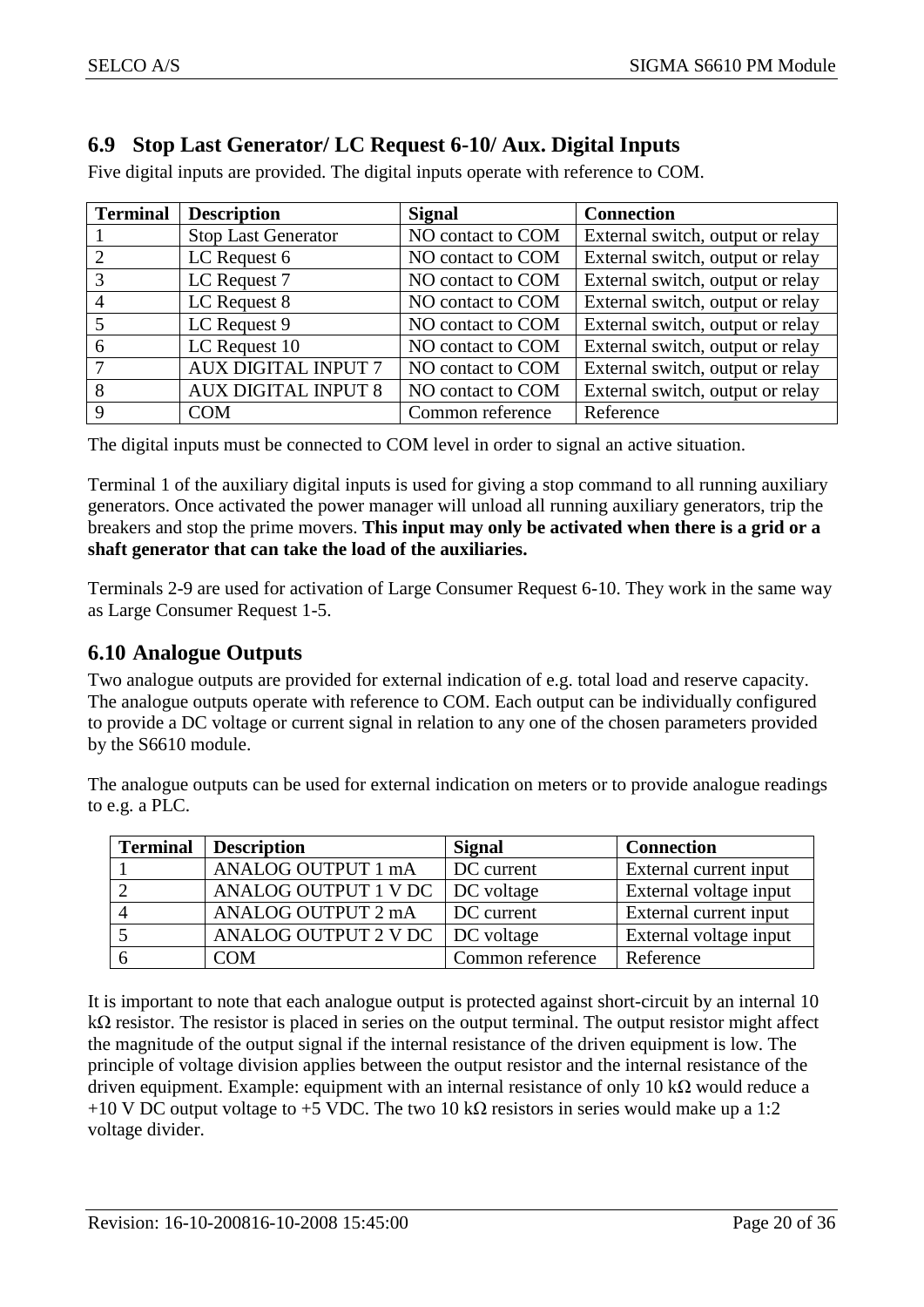#### <span id="page-20-0"></span>6.10.1 **Analogue Output 1-2**

Each analogue output can be configured to provide a DC voltage within the range of -10 to +10 V DC, or a DC current within the range of 0 to 20 mA.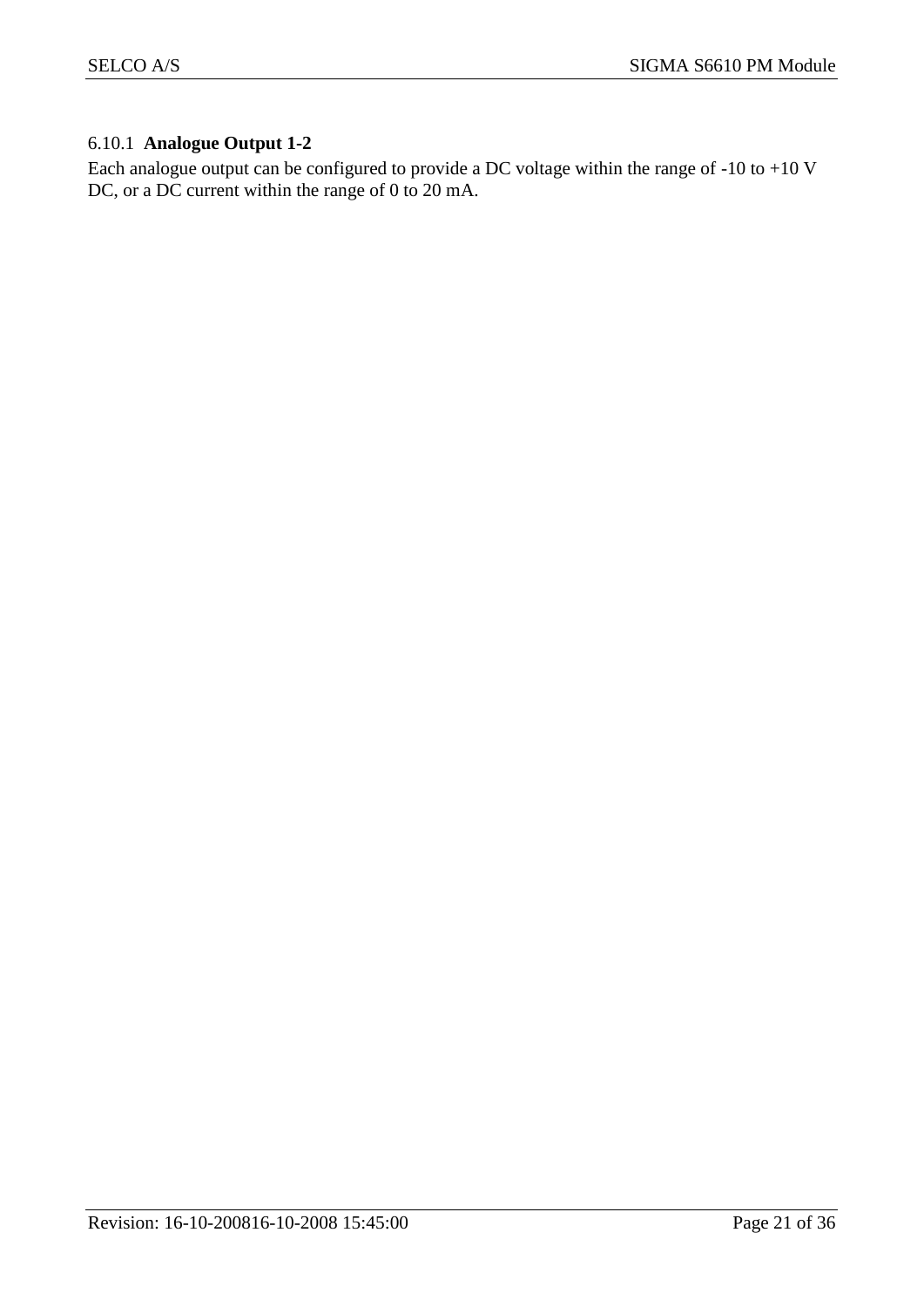### <span id="page-21-0"></span>**7 Configuration**

The S6110 module can be configured in three different ways. This section describes the configuration by RS232, as this method of configuration does not require the use of additional modules (the S6500 or S6100). The S6100 module will however require a partner S6000 module, as the S6000 provides many of the basic parameters required by the S6100.

The S6100 module is delivered with a default configuration.

#### <span id="page-21-1"></span>**7.1 Console Password**

By default the RS232 console will operate in read-only mode. The console can be switched to read/write mode by the enable command.

#### ENABLE

Enable mode will prompt for a pin code. The default pin code is 0000.

The console can be switched back to read-only mode by the disable command.

#### DISABLE

Please note that the RS232 console pin code is separate for each module. Also, the RS232 pin code is independent from the menu pin code of the UI or PM module.

#### <span id="page-21-2"></span>**7.2 Start & Stop**

The first thing to do is to configure the start and stop levels and delays. The generators are started and stopped according to their assigned priority (or running hours). Both the priority and the duty hour are stored within the S6100 configuration setup of the individual generator.

All active power related settings are expressed as a percentage of the nominal capacity of the generator.

The nominal capacity is calculated from the GENMAXCURRENT parameter in the S6000 IO/P Module settings multiplied with the nominal cosφ setting in the same unit:

 $Capacity = GENMAXCURRENT \times rated \cdot cos\varphi$ 

Older software versions of S6000 IO/P Module do not contain the rated cosφ setting. In this case the capacity is calculated with a  $cos\varphi = 1$ . This has to be remembered when programming the power related settings, as they would have to be de-rated with the nominal cosφ.

#### <span id="page-21-3"></span>7.2.1 **Start**

The start level is expressed as the relation of the total on-line load compared to the total on-line capacity (the total capacity of those generators that are already running and under control of the S6610 Power Manager). Both parameters are calculated from the S6000 units with running generators, provided that these units are ready and under control of the S6610.

*Capacity of all running generators Start* ·  $level = \frac{Load \cdot of \cdot all \cdot running \cdot generators}{\frac{1}{log}(1 + \frac{1}{log}(1 + \frac{1}{log}(1 + \frac{1}{log}(1 + \frac{1}{log}(1 + \frac{1}{log}(1 + \frac{1}{log}(1 + \frac{1}{log}(1 + \frac{1}{log}(1 + \frac{1}{log}(1 + \frac{1}{log}(1 + \frac{1}{log}(1 + \frac{1}{log}(1 + \frac{1}{log}(1 + \frac{1}{log}(1 + \frac{1}{log}(1 + \frac{1}{log}(1 + \frac{1}{log}(1 + \frac{1}{log}(1 + \frac{1}{log}(1 + \frac{1}{log}(1 + \frac$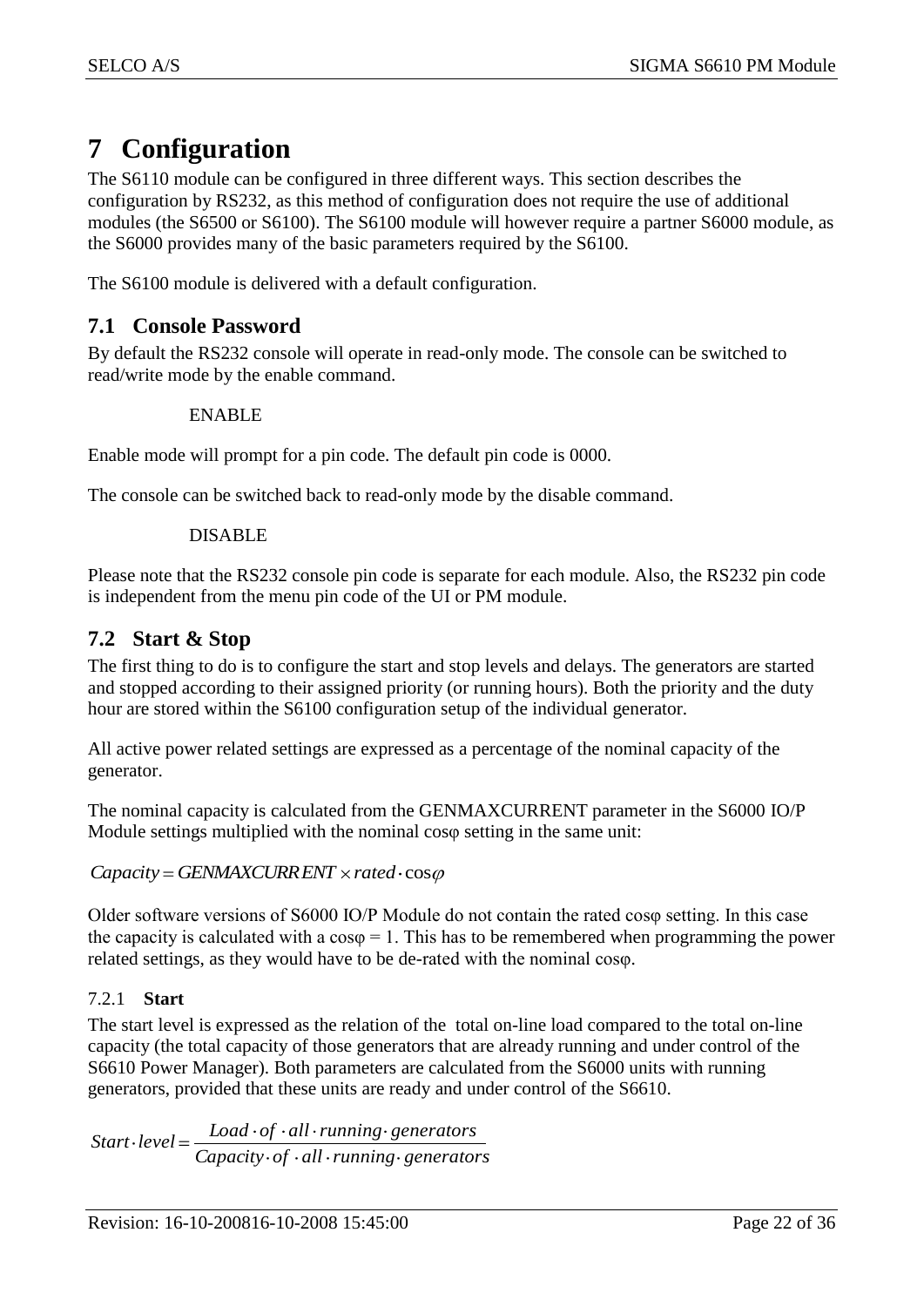The start level is set by the following command. The start level is set in percent.

WRITE START LEVEL <percentage>

The start delay works as a filter for the start level so that the generators are not started due to short term load fluctuations.

The start delay is set by the following command. The start delay is expressed in seconds.

WRITE START DELAY <delay>

#### <span id="page-22-0"></span>7.2.2 **Stop**

The stop level is expressed as the relation of the total on-line load compared to the total on-line capacity (the total capacity of those generators that are already running and under control of the S6610 Power Manager). Both parameters are calculated from the S6000 units with running generators, provided that these units are ready and under control of the S6610.

The capacity and load of the generator about to be stopped is excluded from the calculation.

(*Capacity of all running generators*) (*Capacity of the generator to be stopped*)  $Stop\text{-}level =$   $Load\text{-}of\text{-}all\text{-}running\text{-}generators$ 

Stop Level = Current load of all generators running under control of the Power Manager / (Capacity of those generators – capacity of the generator to be stopped) x 100%

The stop level should of cause be set lower than the start level.

The stop level is set by the following command. The stop level is set in percent.

#### WRITE STOP LEVEL <percentage>

The start delay works as a filter for the stop level so that the generators are not stopped due to short term load fluctuations.

The stop delay is set by the following command. The start delay is expressed in seconds.

#### WRITE STOP DELAY <delay>

#### <span id="page-22-1"></span>**7.3 Large Consumer Load**

The load represented by each of the five large consumers can be set as active current (expressed in Ampere) or as active load (expressed in kW). The setting of the LOADCALC function determines whether the S6610 will use the active current or active load value.

#### <span id="page-22-2"></span>7.3.1 **Active Current Value**

To set the size of a large consumer in Ampere, use the following command. The "x" represents the respective large consumer (1 to 5).

WRITE LC LOADx A <active current>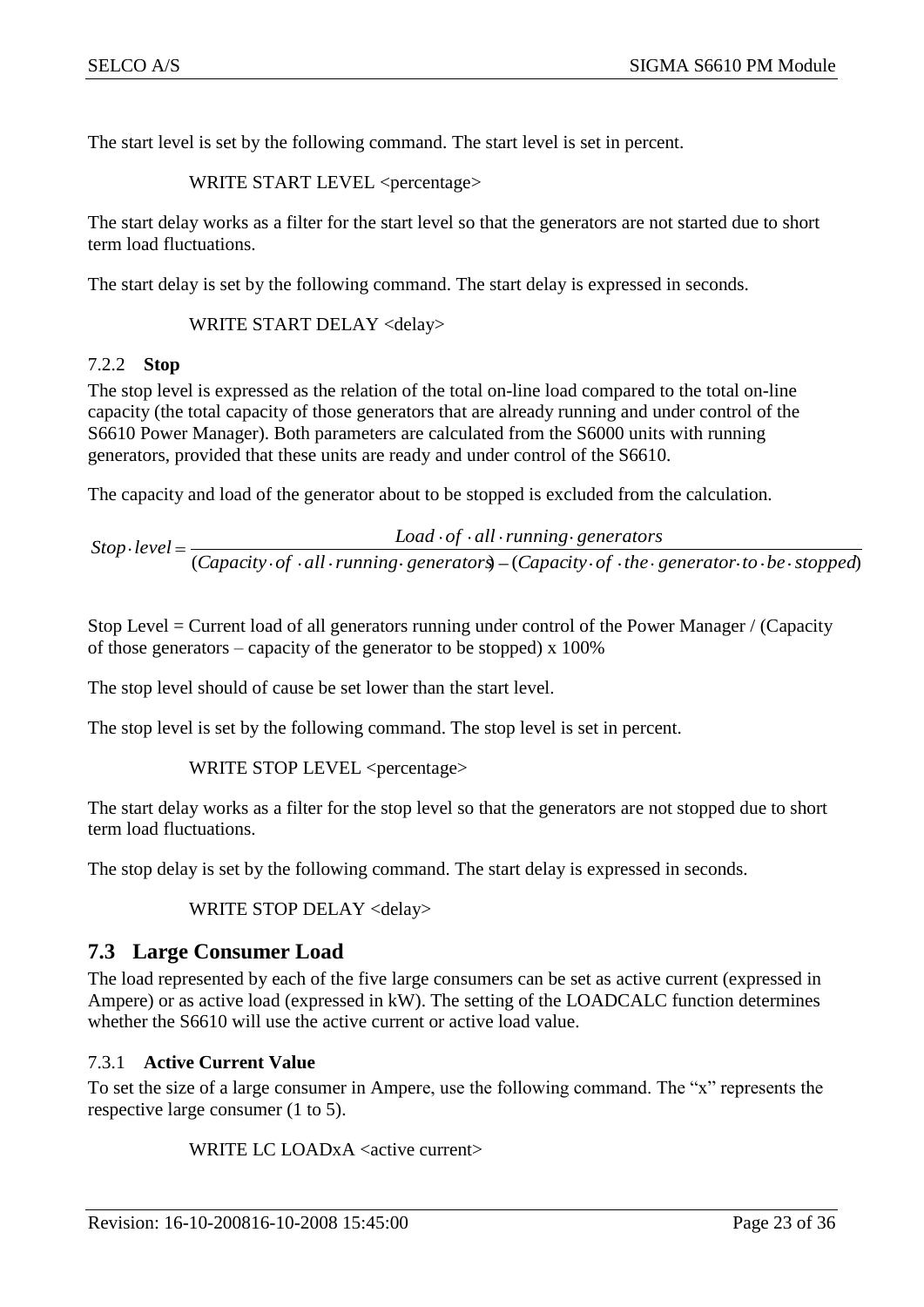#### <span id="page-23-0"></span>7.3.2 **Active Load Value**

To set the size of a large consumer in kW, use the following command. The "x" represents the respective large consumer (1 to 5).

WRITE LC LOADxP <load>

#### <span id="page-23-1"></span>**7.4 I/O & Relays**

The parameters of the I/O & Relays group determine the functional behaviour of the various open collector outputs and relays.

#### <span id="page-23-2"></span>7.4.1 **Large Consumer Acknowledge Outputs**

The large consumer acknowledge outputs can be configured to be normally de-energized or normally energized. The command is as follows. The "x" represents the respective large consumer (1 to 5). Choice can be ND or NE.

WRITE IORELAYS LCACKxOC <choice>

#### <span id="page-23-3"></span>7.4.2 **Auxiliary Outputs**

The auxiliary outputs can be configured to be normally de-energized or normally energized. The command is as follows. The "x" represents the respective auxiliary output (1 to 9). Choice can be ND or NE.

#### WRITE IORELAYS AUXxOC <choice>

#### <span id="page-23-4"></span>7.4.3 **Large Consumer triggered Non-Essential Load Trip/ Large Consumer Request inputs 6-10**

In case programmed as Non Essential Load Trip these parameters control which of five Non-Essential trip outputs are triggered when a large consumer request is issued. The "x" indicates the respective large consumer, while the "y" indicates the respective non-essential load trip.

The command to establish the relation between the triggering large consumer and the non-essential load trips are as follows. The choice is YES or NO.

#### WRITE LCNELOAD LCx NEy <choice>

In case the choice is YES, the output is configured as a non-essential load trip output.

In case the choice is NO, the respective input is configured as Large Consumer Request Input.

#### <span id="page-23-5"></span>**7.5 Analogue Inputs**

Configuration of the analogue inputs are set with a lower and upper reference within the range of 0 to 10 VDC (10 VDC representing the 100% level of the parameter).

#### <span id="page-23-6"></span>7.5.1 **Large Consumer Load Feedback**

The large consumer load feedback signal is set as follows. The minimum value equals zero load, while the maximum value indicates 100% load.

Use the following command to enable or disable the input. Choice is YES or NO.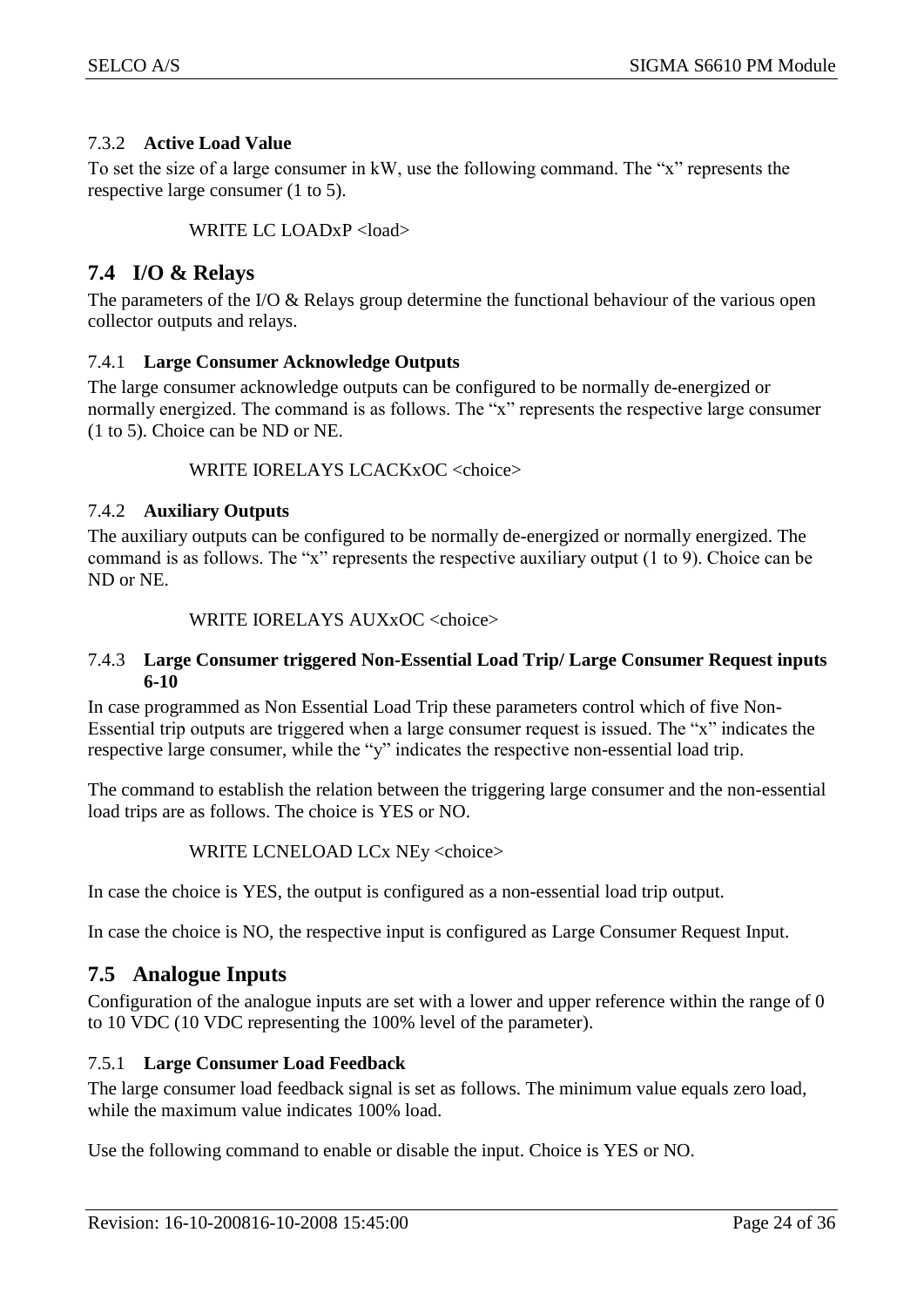#### WRITE LCANAINPS LCx ENABLED <choice>

Use the following command to set the voltage at 0% load:

#### WRITE LCANAINPS LCx VOLTMIN <voltage>

And the voltage at 100% load:

#### WRITE LCANAINPS LCx VOLTMAX <voltage>

#### <span id="page-24-0"></span>**7.6 Analogue Outputs**

The two on-board analogue outputs can be configured to signal total load, reserve capacity or inactive capacity as a voltage and current signal. This means that each analogue output consists of 1 voltage and 1 current signal.

| Analogue output 1: | Current output<br>Voltage output |
|--------------------|----------------------------------|
| Analogue output 2: | Current output<br>Voltage output |

The parameter is chosen by the following command. Choice is TL, RC or IC.

WRITE ANAOUT OUTx SRC <choice>

The signal type is chosen by the following command. Choice is VOLT or CUR (voltage or current signal).

WRITE ANAOUT OUTx SIGNAL <choice>The minimum reference value of the parameter is set by the following command.

#### WRITE ANAOUT OUTx SRCMIN <value>

The maximum reference value of the parameter is set by the following command.

WRITE ANAOUT OUTx SRCMAX <value>

In case the LOADCALC parameter is set to LOAD, following command will define the lower reference of the measurement given out on the analogue output. The lower reference is expressed as a percentage of the rated power of the generator.

#### WRITE ANAOUT OUTx SRCMINP 0

In case the LOADCALC parameter is set to LOAD following command will define the upper reference of the measurement given out on the analogue output. The upper reference is expressed as a percentage of the rated power of the generator.

WRITE ANAOUT OUTx SRCMAXP 100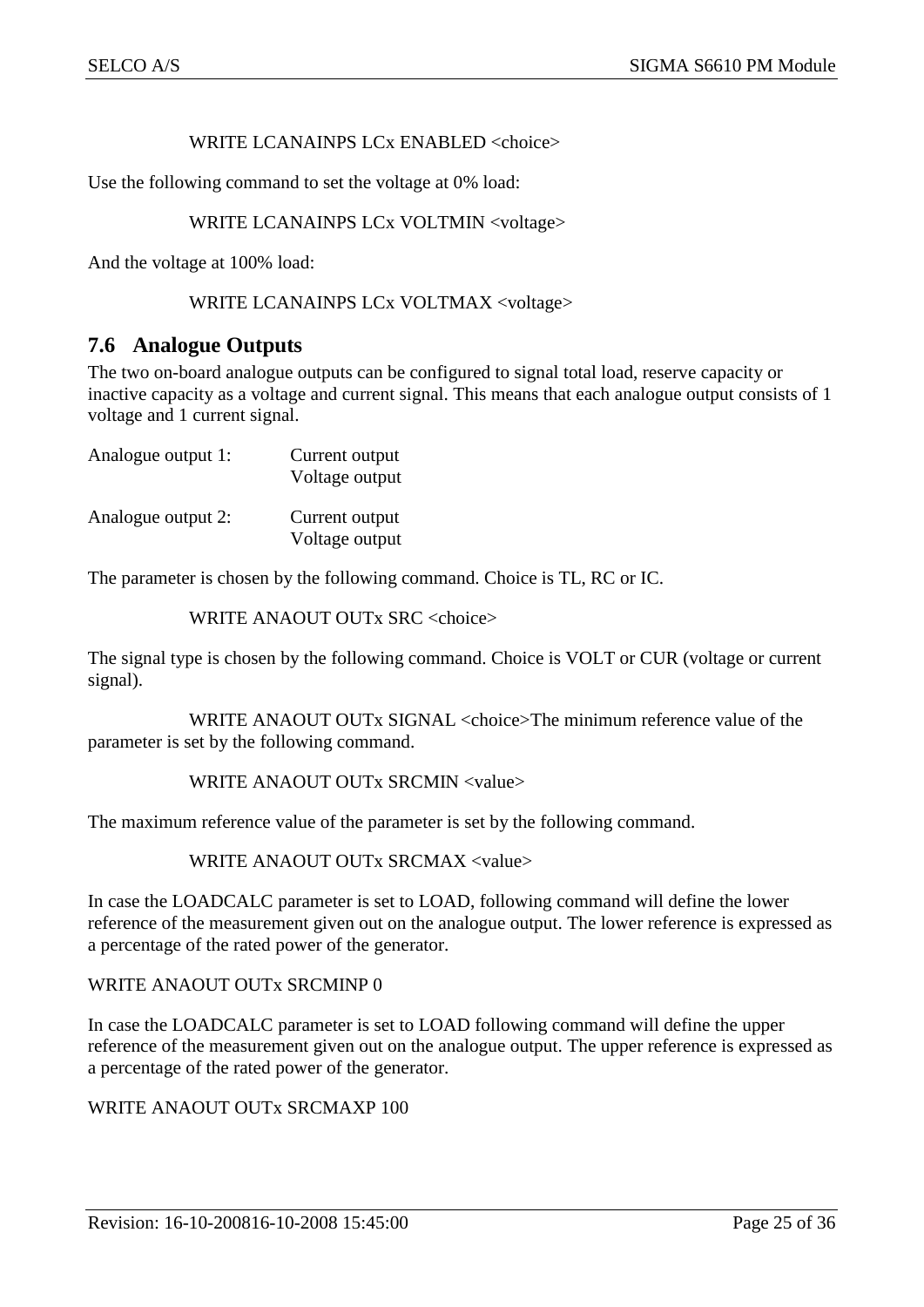In case the LOADCALC parameter is set to CUR, following command will define the lower reference of the measurement given out on the analogue output. The lower reference is expressed as a percentage of the rated active current of the generator.

#### WRITE ANAOUT OUTx SRCMINA 0

In case the LOADCALC parameter is set to CUR, following command will define the upper reference of the measurement given out on the analogue output. The upper reference is expressed as a percentage of the rated active current of the generator.

#### WRITE ANAOUT OUTx SRCMAXA 100

Use the following command to set the minimum voltage for the voltage output.

WRITE ANAOUT OUTx VOLTMIN <voltage>

And the 100% voltage for the voltage output.

#### WRITE ANAOUT OUTx VOLTMAX <voltage>

Use the following command to set the minimum current for the current output.

WRITE ANAOUT OUTx CURMIN <current>

And the 100% current for the current output.

#### WRITE ANAOUT OUTx CURMAX <current>

#### <span id="page-25-0"></span>**7.7 Sequence**

The sequence defines the power management program (the principle of operation). Valid sequences are "Linear", "Cyclic" and "Duty Hour".

The sequence is configured by the following command. The choice can be either LINEAR, CYCLIC or DUTYHOUR.

WRITE SYS SEQ <choice>

Please note that the duty hour counter is stored in the S6100 configuration of the individual generator.

#### <span id="page-25-1"></span>**7.8 Dimming**

The LCD (display) of the S6610 can be dimmed at four levels. Dimming can be set from the console by the following command (zero provides the highest intensity).

WRITE SYS DIMMING <value>

Value can be 0 to 3.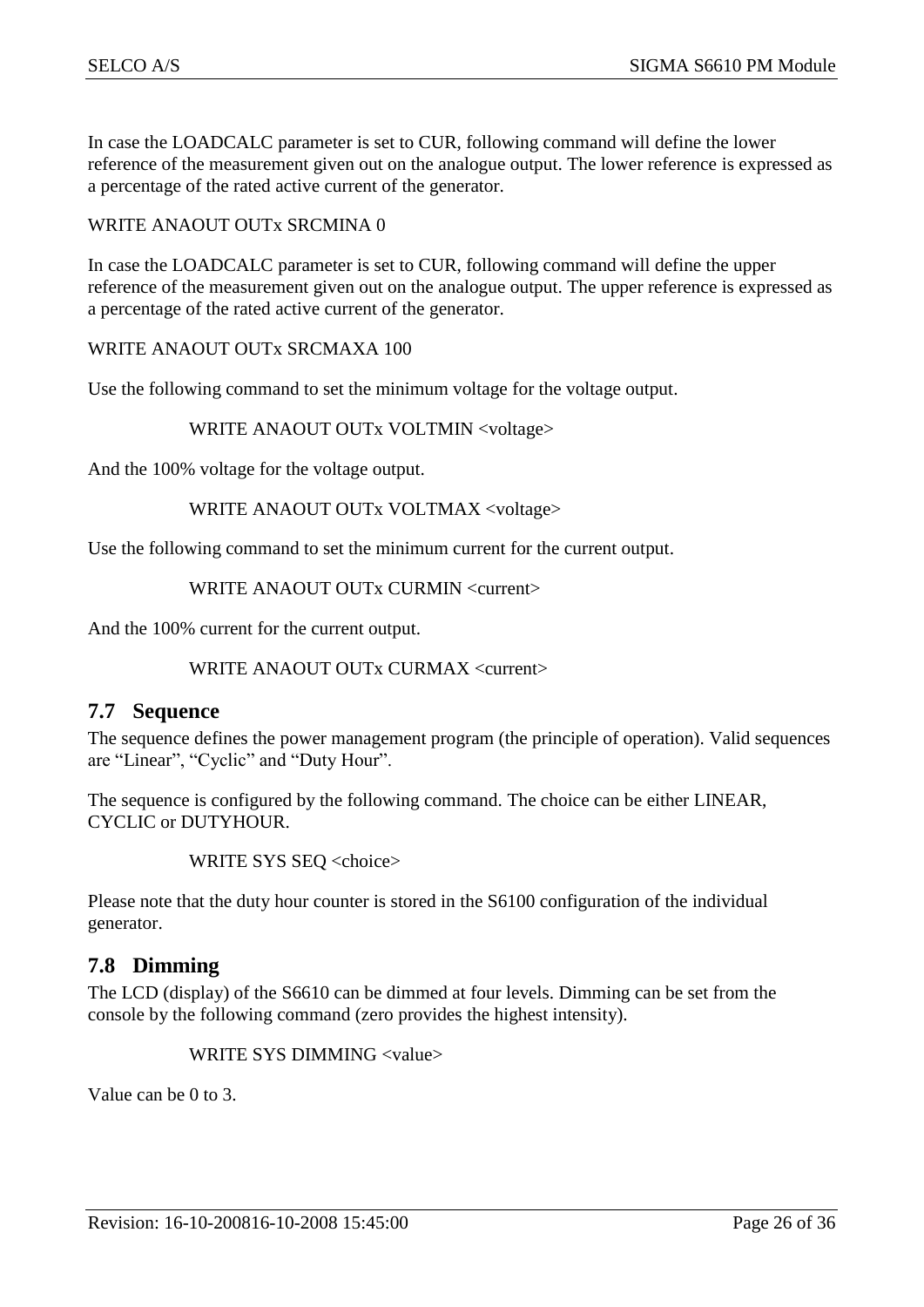#### <span id="page-26-0"></span>**7.9 Load Calculation**

The load calculation determines whether the LC inhibit levels are set as ampere (active current) or load (active load).

The load calculation scheme is set by the following command. Valid choices are CUR or LOAD.

WRITE SYS LOADCALC <choice>

When set to CUR the S6610 will display loads and capacities as active current, when programmed to LOAD, S6610 will display loads and capacities as power [kW]

#### <span id="page-26-1"></span>**7.10 Stop on Fault**

The Stop on Fault function will determine whether or not the generator will be stopped if a fault is detected through its S6000 or S6100.

The Stop on Fault function is set by the following command. Valid choices are YES or NO.

WRITE SYS STOPONFAULT <choice>

If this parameter is set to NO, only the circuit breaker will be tripped, while the engine continues running.

If this parameter is set to YES, the circuit breaker will be tripped and the engine will be stopped.

#### <span id="page-26-2"></span>**7.11 Language**

The language of the user interface (the LCD) can be set to either English or German.

The language is set by the following command. The choice can be either ENG or DE.

WRITE SYS LANGUAGE <choice>

#### <span id="page-26-3"></span>**7.12 RS485**

The RS485 communication interface can be configured with regard to MODBUS slave address, baud rate, data bit, parity and stop bits. It is important to ensure that the address is unique on the bus and that the remaining parameters are set according to specifications.

The MODBUS slave address is set by the following command.

WRITE RS485 ADDRESS <Addr>

The data transmission rate is defined by the baud rate, which is set as follows.

WRITE RS485 BAUDRATE <Baudrate>

The parity can be set by the following command.

#### WRITE RS485 PARITY <Parity>

The number of data bits is set as follows.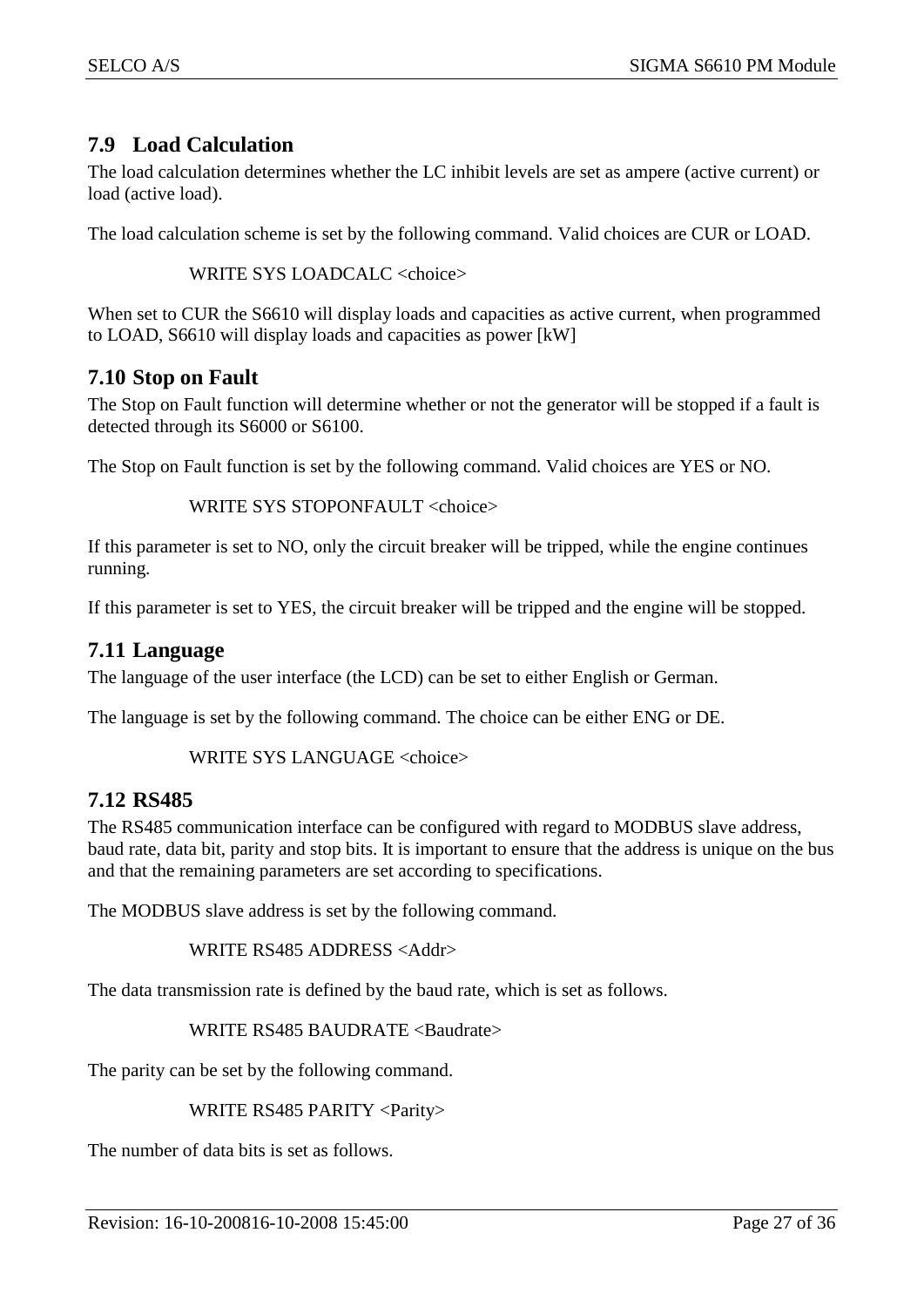#### WRITE RS485 DATABITS <Databits>

The number of stop bits is set as follows.

WRITE RS485 STOPBITS <Stopbits>

#### <span id="page-27-0"></span>**7.13 Restoring to factory default configuration**

The factory default configuration can be restored at any time by issuing the command:

#### WRITE SYS SETUPDEFAULT YES

The default configuration is then restored after the power to the module has been turned off and on.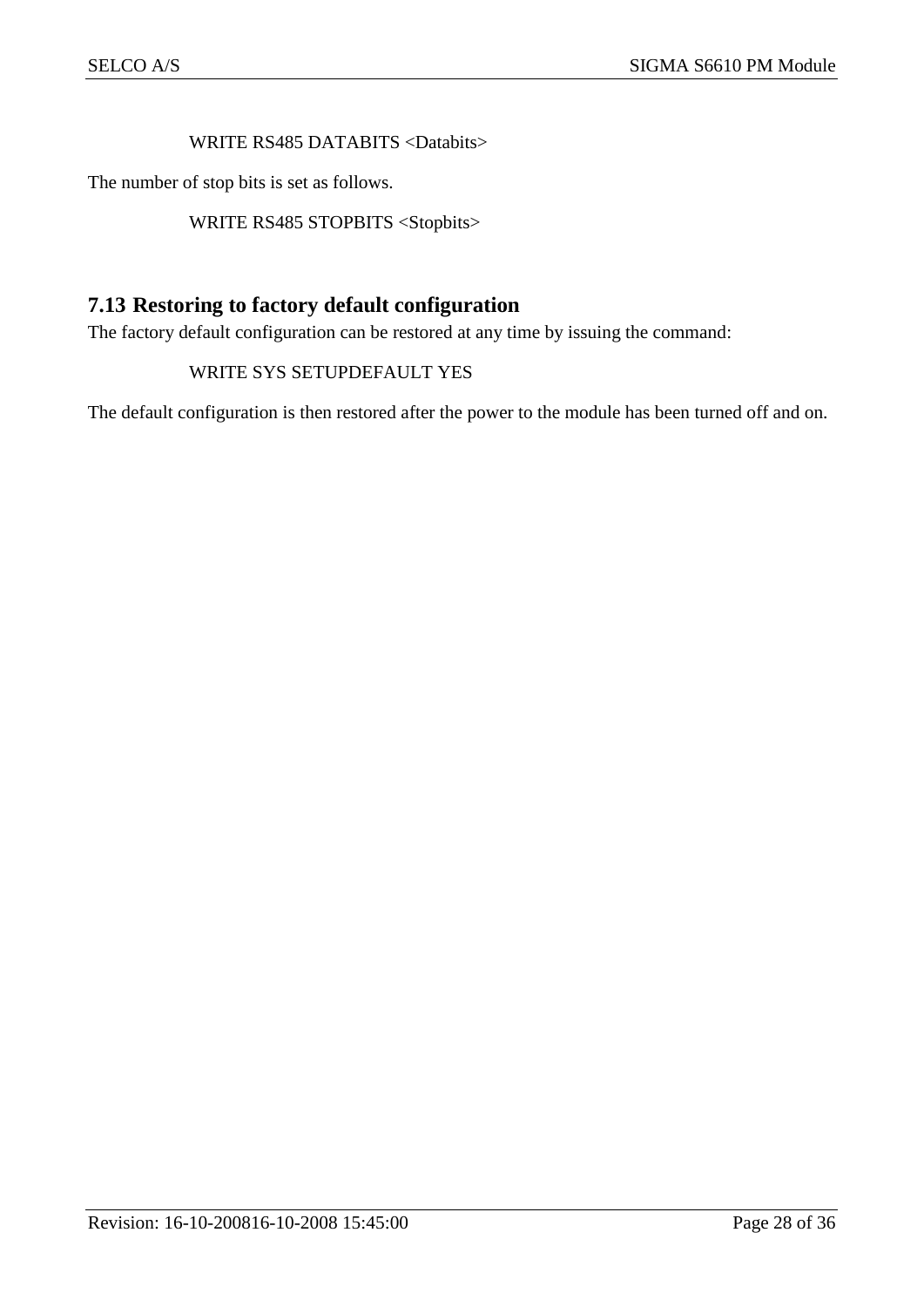### <span id="page-28-0"></span>**8 Operation**

#### <span id="page-28-1"></span>**8.1 User Interface**



#### <span id="page-28-2"></span>8.1.1 **Gen.**

The "Gen." button is used to switch between the individual generators. The S6610 module supports up to 16 generators. Pressing the "Gen." button will toggle the display to show the status and the respective readings (or parameters) related to the selected generator.

The arrow on the right side of the display means that further parameters can be displayed by pressing the Page button

```
GEN STATUS #01
Type: Auxilary
Gov: Resting
AVR: Resting
```
Following indications can be shown on this display:

| Type: | Auxiliary<br>Shaft<br>Grid | Generator 01 is an auxiliary generator<br>Generator 01 is a shaft generator<br>Generator 01 is connected to the grid |
|-------|----------------------------|----------------------------------------------------------------------------------------------------------------------|
| Gov:  | Resting<br>Power up        | Engine is not running<br>Engine has just been started, but generator the voltage is<br>not yet built up.             |
|       | Freq. matching             | Engine has fired, voltage is build, up frequency regulation<br>active                                                |
|       | Synchronizing              | Generator is synchronizing to the bus bar                                                                            |
|       | Load Ramp-up               | Generator has been connected to the bus bar and is loading.                                                          |
|       | Load sharing               | Generator is in load sharing mode                                                                                    |
|       |                            |                                                                                                                      |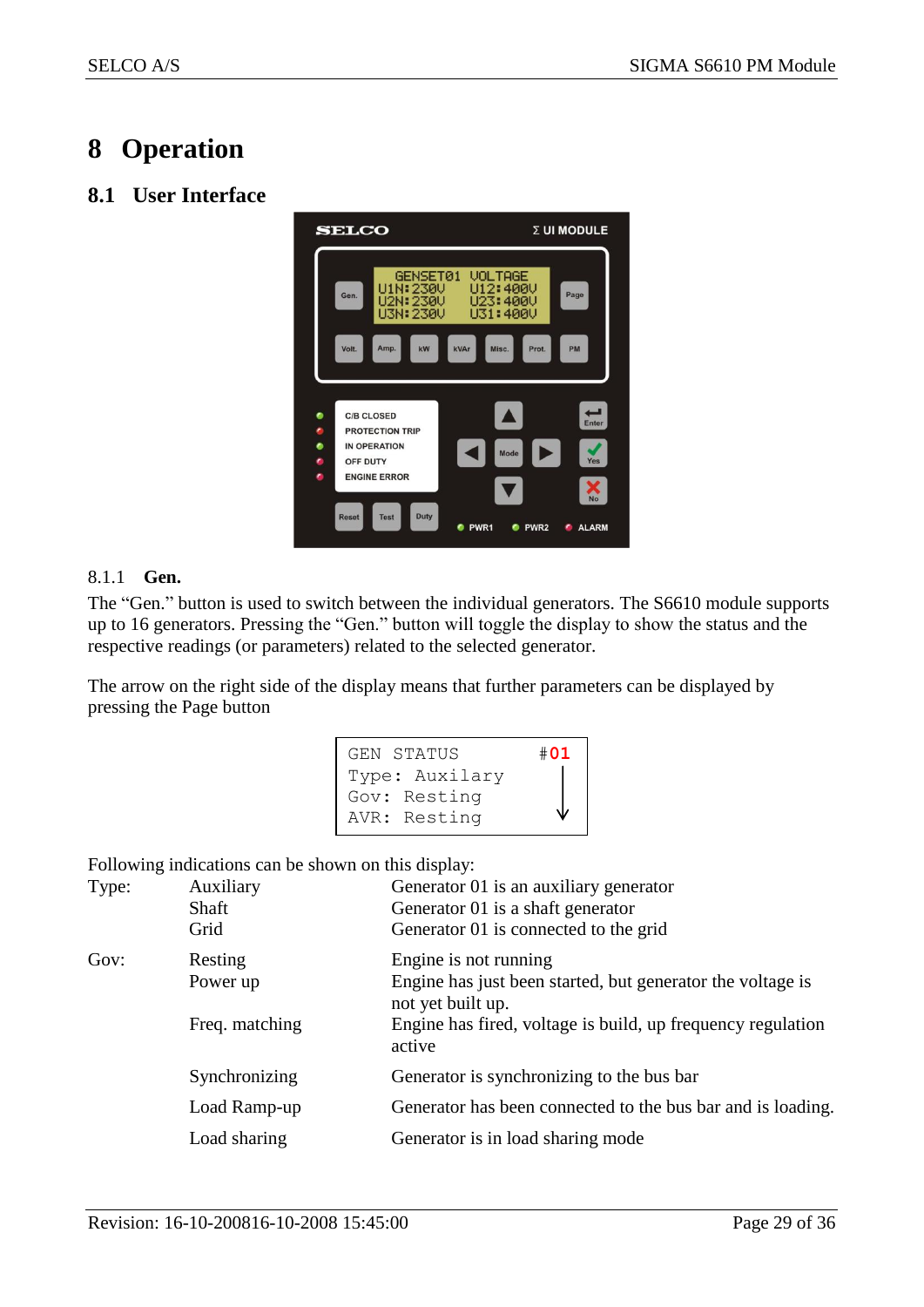| 7 L L |          | OUTLET ALOI IS UNIO AUNITY |
|-------|----------|----------------------------|
|       | VOLTAGE  | #01                        |
|       | U1N:230V | U12:400V                   |
|       | U2N:230V | U23:400V                   |
|       | U3N:230V | U31:400V                   |
|       |          |                            |
|       | VOLTAGE  | #02                        |
|       | U1N:230V | U12:400V                   |
|       | U2N:230V | U23:400V                   |
|       | U3N:230V | U31:400V                   |
|       |          |                            |
|       | VOLTAGE  | #03                        |
|       | U1N:230V | U12:400V                   |
|       | U2N:230V | U23:400V                   |
|       | U3N:230V | U31:400V                   |

#### Load Rampdown Generator is unloading

#### <span id="page-29-0"></span>8.1.2 **Volt.**

The "Volt." button is used to switch the display to voltage indication. The display will show the phase-neutral and phase-phase voltages of the selected generator. It should be noted that the phaseneutral voltages are estimated when the S6000 module is configured to operate without connection to neutral.

| VOLTAGE         | #01             |
|-----------------|-----------------|
| U1N:230V        | U12:400V        |
| U2N:230V        | 1123:400V       |
| <b>U3N:230V</b> | <b>U31:400V</b> |

#### <span id="page-29-1"></span>8.1.3 **Amp.**

The "Amp." button is used to switch the display to current indication. The display will show the current flowing through each of the three phases of the selected generator.

| CURRENT |      | #01 |
|---------|------|-----|
| T1: 20  |      |     |
| T2:     | - 20 |     |
| T3:20   |      |     |
|         |      |     |

#### <span id="page-29-2"></span>8.1.4 **kW**

The "kW" button is used to switch the display to active power indication. The display will show the active power provided from each of the generator's three phases, as well as the total active power. The total active power is always indicated as kW, while the indication of the active power from each phase depends upon whether the S6000 is configured to calculate active load as active current or active power.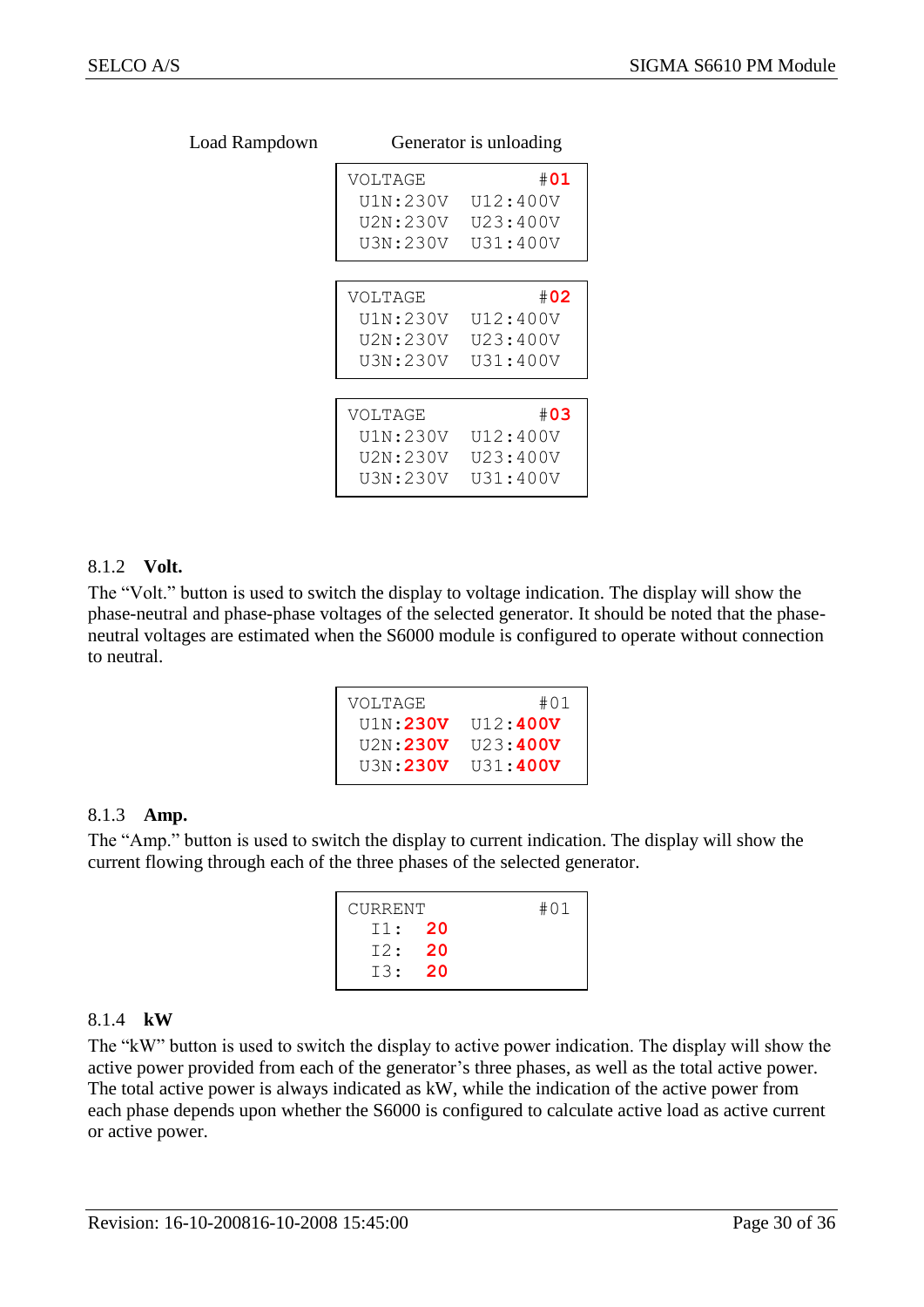| ACTUAL POWER<br>IA1: 20<br>IA2: 20<br>IA3: 20 |              | P: 15 | #01       |
|-----------------------------------------------|--------------|-------|-----------|
| ACTUAL POWER<br>P1:<br>P2:<br>P3:             | 5.<br>5<br>5 | P:    | #01<br>15 |

#### <span id="page-30-0"></span>8.1.5 **kVAr**

The "kVAr" button is used to switch the display to reactive power indication. The display will show the reactive power provided from each of the generator's three phases, as well as the total reactive power. The total reactive power is always indicated as kVAr, while the indication of the active power from each phase depends upon whether the S6000 is configured to calculate reactive load as reactive current or reactive power.

| REACTIVE POWER<br>IR1:<br>IR2:<br>IR3: | 0<br>ი<br>ი | Q: | #01<br>ი |
|----------------------------------------|-------------|----|----------|
| REACTIVE POWER<br>Q1:<br>Q2:<br>$Q3$ : | 0<br>0<br>ი | ○: | #01<br>O |

#### <span id="page-30-1"></span>8.1.6 **Misc.**

The "Misc." button is used to switch the display to indication of miscellaneous parameters. Miscellaneous parameters include power factor (PF), frequency and VA (volt-ampere). The indication of the miscellaneous parameters takes up more than one screen (page), so the "Page" key can be used to toggle the pages.

| MISCELLANEOUS<br>PF1: 100<br>PF2: 100<br>PF3: 100 |             | #01<br>PF: 100<br>FRO:50.0 |
|---------------------------------------------------|-------------|----------------------------|
| MISCELLANEOUS<br>VA1:<br>V A 2:<br>VA3:           | 5<br>5<br>5 | #01                        |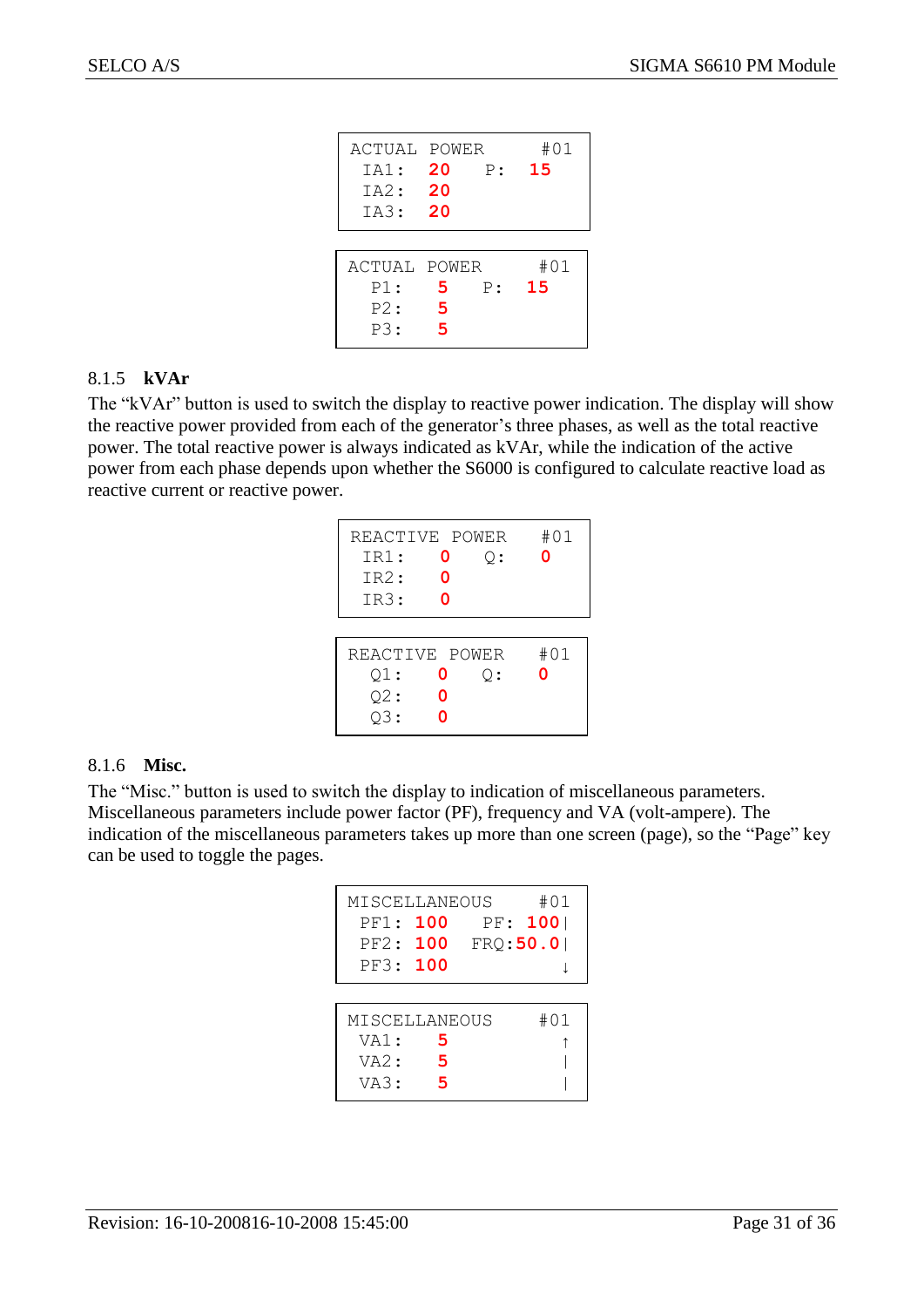#### <span id="page-31-0"></span>8.1.7 **Prot.**

The "Prot." button is used to switch the display to indication of protection messages for the selected generator. The protection messages can originate from the S6000 and S6100 modules. Listed protection messages can be reset (and cleared) by pressing the "Reset" button. Note that the Protection Trip LED will also ignite when protection messages are present.



Following indications can be shown on this display:

| Message                    | Description                                                                                                                                                                                                   |
|----------------------------|---------------------------------------------------------------------------------------------------------------------------------------------------------------------------------------------------------------|
| Overcurrent                | Overcurrent trip on the respective generator                                                                                                                                                                  |
| <b>Reverse Power</b>       | Reverse Power trip on the respective generator                                                                                                                                                                |
| Short circuit              | Short circuit trip on the respective generator                                                                                                                                                                |
| Over Load                  | Over load trip on the respective generator                                                                                                                                                                    |
| <b>Excitation Loss</b>     | Excitation loss trip on the respective generator                                                                                                                                                              |
| Volt/Freq Establish        | Common alarm for over/ under voltage or frequency trip on the<br>respective generator                                                                                                                         |
| <b>Volt. Bus Establish</b> | Common alarm for over/ under voltage trip on the respective generator                                                                                                                                         |
| Freq. Bus establish        | Common alarm for over/ under frequency trip on the respective<br>generator                                                                                                                                    |
| Trip CB Fault              | S6000 module tried to trip the circuit breaker but the breaker didn't open                                                                                                                                    |
| <b>Close CB Fault</b>      | The feedback of the position of the circuit breaker is missing                                                                                                                                                |
| Closed CB Fault            | S6100 tried to close the breaker but the breaker didn't close                                                                                                                                                 |
| <b>Sync Error</b>          | S6100 tried to synchronize but didn't succeed within the pre<br>programmed time delay (see S6100 RS232 command AUTOSYNC<br>SYNCTIME)                                                                          |
| Freq Bus Deviation         | df/dt protection trip on the respective generator                                                                                                                                                             |
| Abnormal CB Trip           | External equipment has tripped the breaker (feedback from terminal 6,<br>Aux I/O of S6000)                                                                                                                    |
| Engine start error         | Power Manager has tried to start the respective engine, but the generator<br>didn't reach acceptable voltage level within the pre-programmed time<br>delay (see command WRITE IORELAYS STARTTIMEOUT on S6100) |
| Volt Estab. S6000          | Over/ under voltage trip on the respective generator                                                                                                                                                          |
| Freq Estab. S6000          | Over/ under frequency trip on the respective generator                                                                                                                                                        |
| Prim. Supply S6000         | Primary power supply fault on S6000 of the respective generator                                                                                                                                               |
| Sec. Suppl7 S6000          | Secondary power supply fault on S6000 of the respective generator                                                                                                                                             |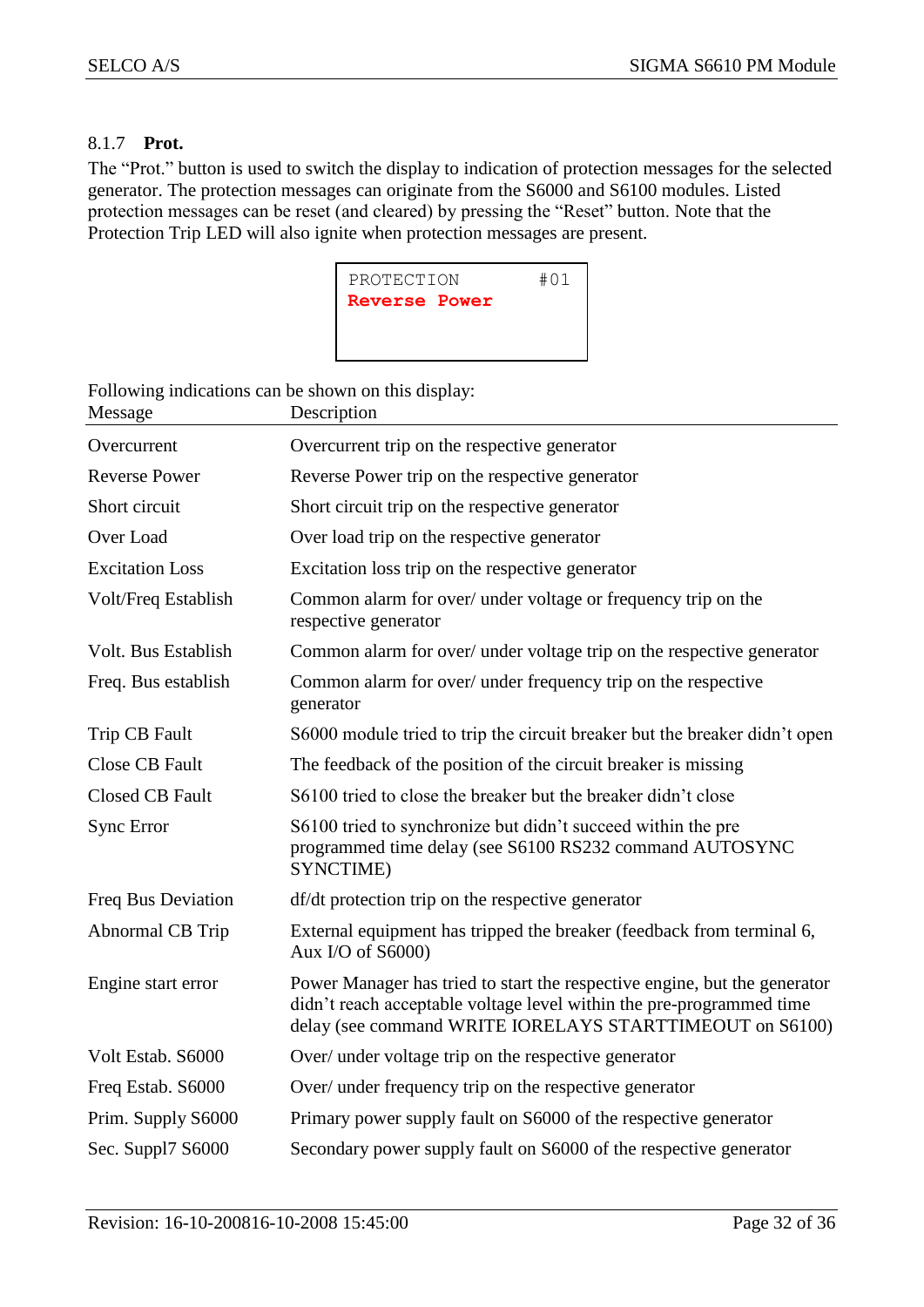| MH Fault S6000                 | Internal processor fault (Measure Head) on S6000 of the respective<br>generator.                                                                                                                                                                                                                                                   |
|--------------------------------|------------------------------------------------------------------------------------------------------------------------------------------------------------------------------------------------------------------------------------------------------------------------------------------------------------------------------------|
| Sync. Int. S6000               |                                                                                                                                                                                                                                                                                                                                    |
| <b>Isolation S6000</b>         |                                                                                                                                                                                                                                                                                                                                    |
| Prim. Supply S6100             | Primary power supply fault on S6100 of the respective generator                                                                                                                                                                                                                                                                    |
| Sec. Supply S6100              | Secondary power supply fault on S6100 of the respective generator                                                                                                                                                                                                                                                                  |
| CAN bus S6100                  | CAN bus communication error on S6100 of the respective generator                                                                                                                                                                                                                                                                   |
| MH Fault S6100                 | Internal processor fault (Measure Head) on S6100 of the respective<br>generator.                                                                                                                                                                                                                                                   |
| Sync. Ext. S6100               |                                                                                                                                                                                                                                                                                                                                    |
| Sync. Int. S6100               |                                                                                                                                                                                                                                                                                                                                    |
| Dead bus fault S6100           | Handshake signal for the dead bus closure function (terminals 3 and 4 of<br>the Engine I/O connector block of S6100) connected wrong.                                                                                                                                                                                              |
| Isolation                      |                                                                                                                                                                                                                                                                                                                                    |
| Engine error                   | External engine error (feed back on terminal 5 of the Engine I/O<br>connector block of S6100).                                                                                                                                                                                                                                     |
| Load Demand $>$ Plant Capacity |                                                                                                                                                                                                                                                                                                                                    |
|                                | This alarm activates in case the load demand of the installation increases<br>above the sum of the capacities of all generators that are in Auto Mode<br>and available for automatic load sharing. The alarm is auto reset,<br>meaning that it will clear itself as soon as the plant capacity increases<br>above the load demand. |

#### <span id="page-32-0"></span>8.1.8 **PM**

The PM button is used to switch the display to the Power Management indications. These indications include information for the complete Installation. The messages can originate from the S6000 and S6100 modules.

The arrow on the right side of the display means that further parameters can be displayed by pressing the Page button

| POWER MANAGEMENT |                 |  |
|------------------|-----------------|--|
| Plant Load       | 0kW             |  |
| Res. Cap.        | 0 <sub>kW</sub> |  |
| Plant Cap        | OkW             |  |

Following indications can be shown on this display:

Plant Load Indicates the power currently supplied to the installation by the generators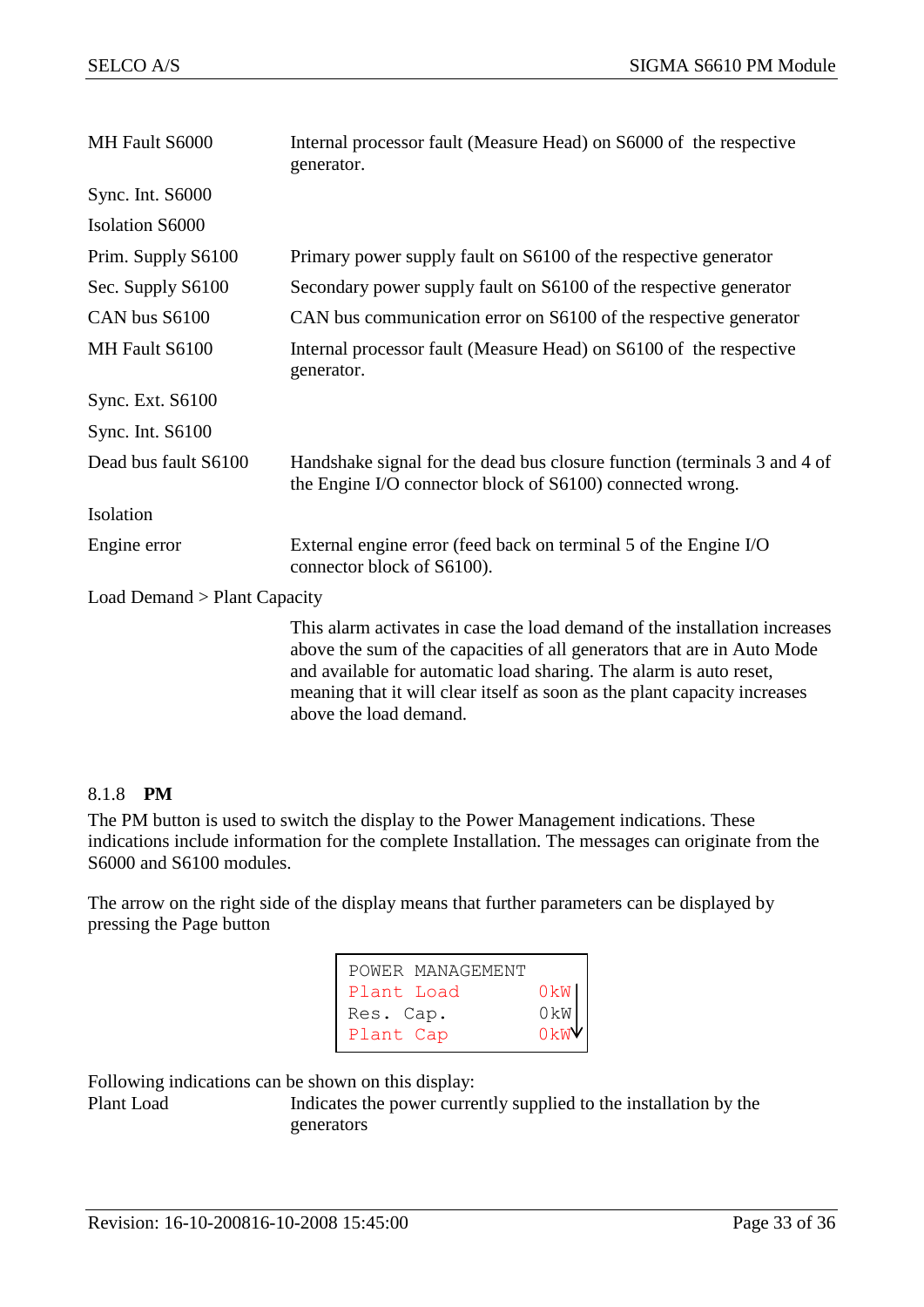| Res. Cap.                | Reserve Capacity indicates how many kW (or A) of reserve capacity is<br>available with the generators that are currently running and under power<br>management control.                                                                                                                                                                                                                             |
|--------------------------|-----------------------------------------------------------------------------------------------------------------------------------------------------------------------------------------------------------------------------------------------------------------------------------------------------------------------------------------------------------------------------------------------------|
| Plant Cap                | Indicates the entire capacity of all generators that are under power<br>management control, regardless if they are running or not.                                                                                                                                                                                                                                                                  |
| LC Request               | Indicates the sum of the load of all large consumers that are requested                                                                                                                                                                                                                                                                                                                             |
| LC Load                  | Indicates the sum of the load of the activated large consumers (from the<br>LC analogue inputs).                                                                                                                                                                                                                                                                                                    |
| Load Level               | Load Level indicates the percentage of utilisation of the generators<br>currently running and under power management control.                                                                                                                                                                                                                                                                       |
| Start Lev.               | Indicates the load of the entire installation at which the next generator<br>will be started (for load depending start).                                                                                                                                                                                                                                                                            |
| Stop Lev.                | Indicates the load of the entire installation at which the next generator<br>will be stopped (for load depending stop).                                                                                                                                                                                                                                                                             |
| <b>PM</b> Enabled        | Indicates that the Power Manager Module is in automatic mode.                                                                                                                                                                                                                                                                                                                                       |
| PM Disabled              | Indicates that the Power Manager Module is in manual mode. This<br>means the Power Manager will not start or stop any generator, regardless<br>of load or blackout situation.                                                                                                                                                                                                                       |
| <b>Light Load Cancel</b> | In this mode the load depending stop function of S6610 Power Manger<br>Module is disabled, while load depending start and blackout start are still<br>available. This function can be used as a maneuver mode. Generators<br>can still be started automatically according to load situation however,<br>once started they will not be switched off in case the load is reduced<br>below stop level. |

#### <span id="page-33-0"></span>8.1.9 **LEDs**

The S6610 module includes the following LEDs:

| $C/B$ closed:    | Indicates that the circuit breaker of the currently chosen generator is closed.                        |
|------------------|--------------------------------------------------------------------------------------------------------|
| Protection Trip: | Shows that the chosen generator has been tripped by a protection function (IO/P)<br>module).           |
| In Operation:    | Shows that the chosen generator is running (from IO/P module I/O).                                     |
| Off Duty:        | Shows that the generator has been placed off duty (through IO/P module I/O or<br>Off Duty pushbutton). |
| Engine Error:    | Shows that the generator has failed (through IO/P module I/O).                                         |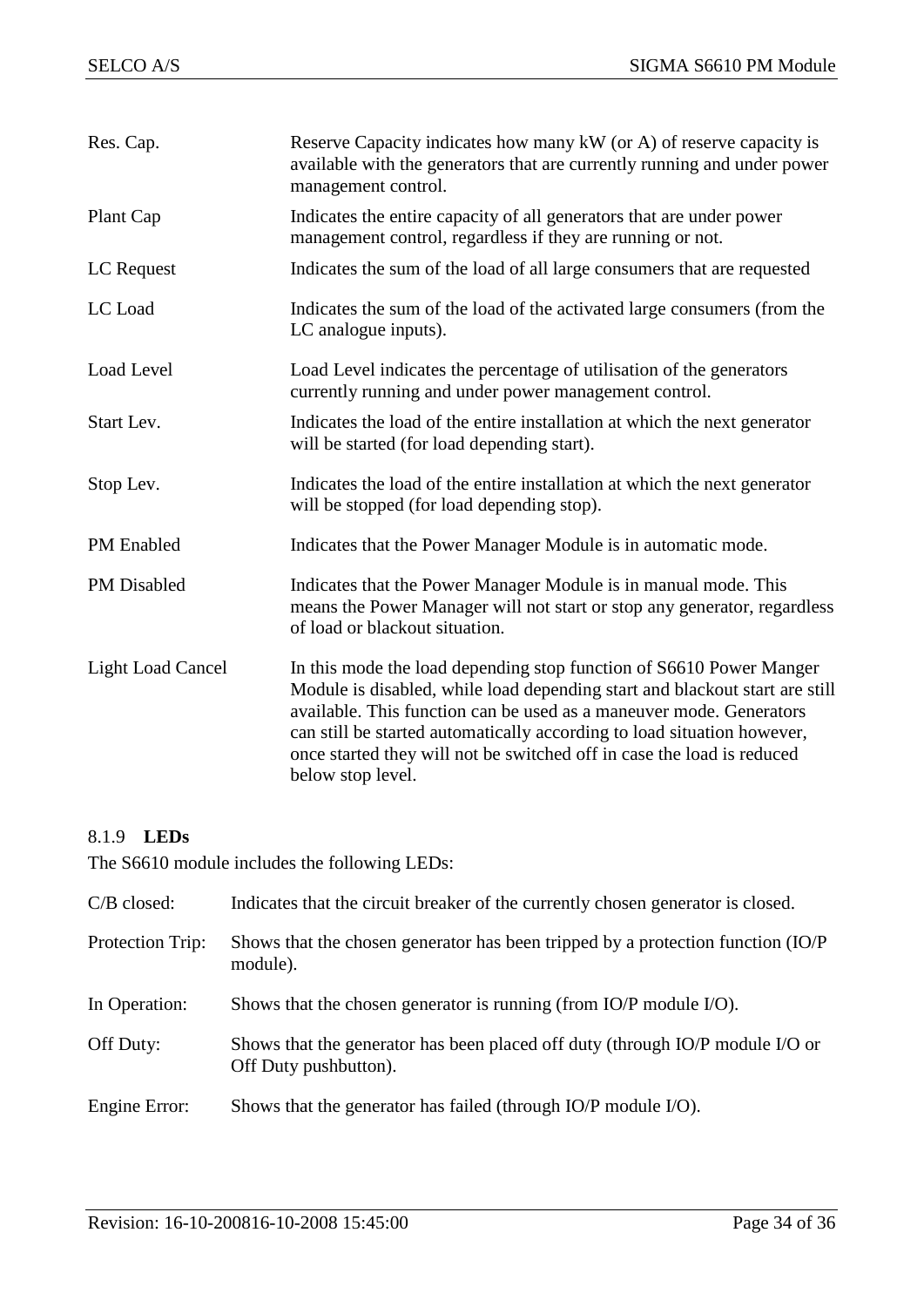#### <span id="page-34-0"></span>8.1.10 **Reset**

The "Reset" button is used to reset protection messages. Protection messages are shown by pressing the "Prot." button.

#### <span id="page-34-1"></span>8.1.11 **Test**

The "Test" button is used to perform a LED test. Keeping the "Test" button pressed will dim the LCD and the LEDs.

#### <span id="page-34-2"></span>8.1.12 **Duty**

The "Duty" button is used to toggle the selected generator to go off/on duty. There is a feedback signal on the Off Duty LED.

"Off Duty" means that the power Manager will try to replace this generator with the next available generator. In case no other generator is available, the generator set to Off Duty will continue running and wait for another generator to become available. Off Duty indication remains active until the Off Duty button is pressed again.

A generator that is stopped and Off Duty will not be started by the Power manager.

#### <span id="page-34-3"></span>8.1.13 **Mode**

The "Mode" button is used to toggle the module between indication and configuration mode.

#### <span id="page-34-4"></span>8.1.14 **Arrow Buttons**

The arrow buttons are used for menu navigation while the module is in configuration mode.

#### <span id="page-34-5"></span>8.1.15 **Enter**

The "Enter" button is used while the module is in configuration mode.

#### <span id="page-34-6"></span>8.1.16 **Yes**

The "Yes" button is used while the module is in configuration mode.

#### <span id="page-34-7"></span>8.1.17 **No**

The "No" button is used while the module is in configuration mode.